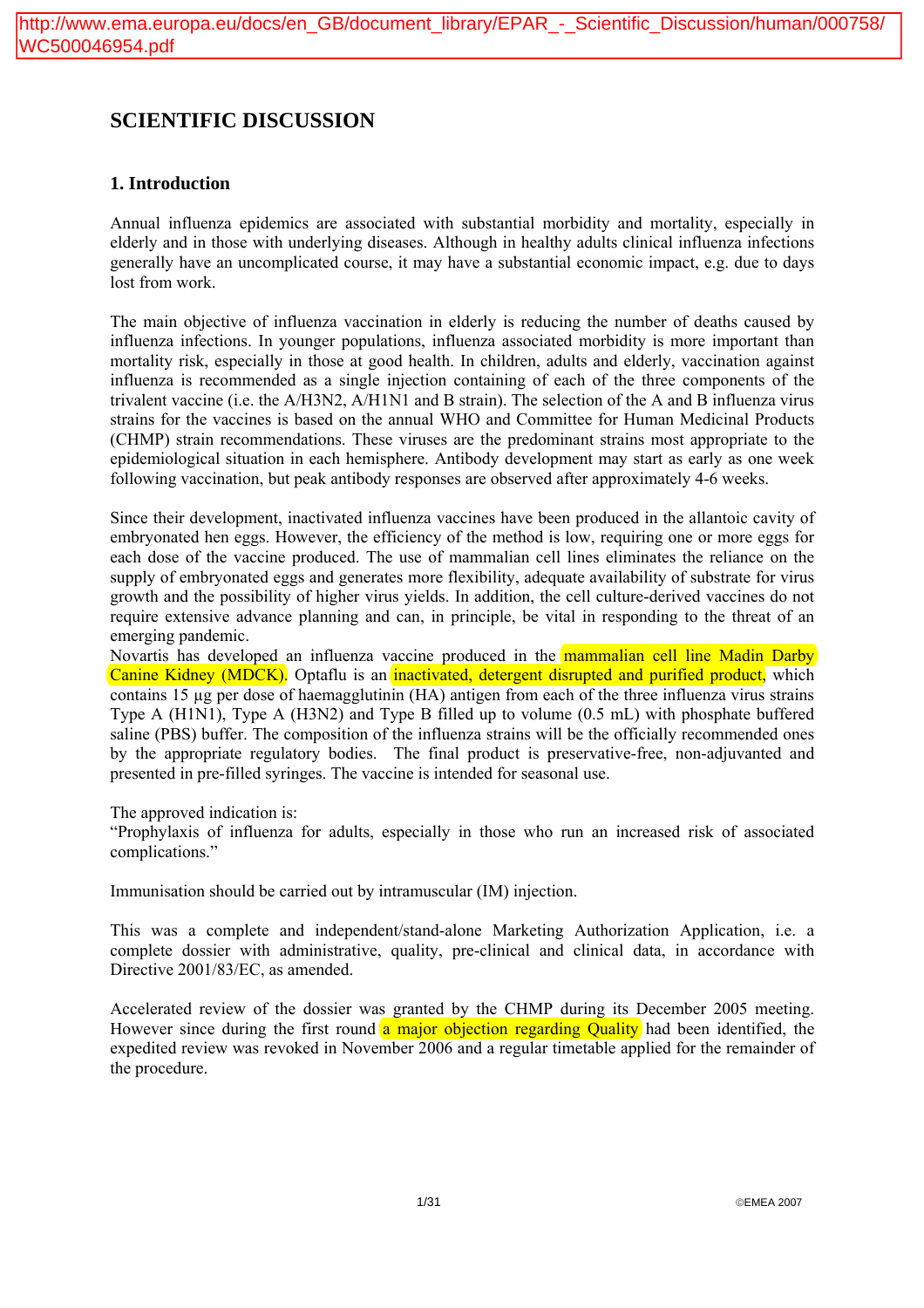## **2. Quality aspects**

## **Introduction**

Novartis has developed an influenza vaccine produced in the mammalian cell line Madin Darby Canine Kidney (MDCK). Optaflu is an inactivated, detergent disrupted and purified product, which contains 15 µg per dose of haemagglutinin antigen from each of the three influenza virus strains Type A (H1N1), Type A (H3N2) and Type B buffered with PBS buffer and filled up to a final volume of 0.5 ml.

The composition of the influenza strains will be the officially recommended ones by the appropriate regulatory bodies. The final product is preservative-free, non-adjuvanted and presented in pre-filled syringes. The vaccine is intended for seasonal use.

## **Active Substance**

The drug substance is a sterile, cell free, monovalent bulk containing purified virus surface antigens from a single influenza strain. Each monovalent bulk is prepared from influenza virus propagated in a suspension culture adapted Madin Darby Canine Kidney (MDCK) cell line.

The **monovalent bulk antigen preparations are clear to slightly opalescent** and contain mainly neuraminidase (NA) and haemagglutinin (HA) antigens.

Haemagglutinin content must be at least  $90\mu g/mL$  at the monobulk stage. The presence of neuraminidase is confirmed on the first three monovalent bulks for each working virus seed. Host cell impurities in the monovalent bulk are limited such that each blended trivalent contains less than 20 ng/mL (10ng/0.5 mL dose) of DNA and not more than 40µg of protein other than haemagglutinin per dose per virus strain.

Monovalent bulk preparations from three distinct influenza virus strains are blended and formulated in phosphate buffered saline (PBS) to produce a trivalent bulk harvest.

**Manufacture** 

## *Description of Manufacturing Process and Process Controls*

The production process of the drug substance, i.e. monovalent bulk, comprises three main steps:

- 1) Virus propagation in fermenter culture and virus clarification,
- 2) Virus purification and subunit preparation,
- 3) Filling monovalent bulk in storage vessel.

## *Cell Culture and harvest*

Influenza Seed Virus: The reference virus strains provided by the WHO Reference Centres are considered the master virus seed from which working seed lots are prepared. Each reference virus strain obtained from WHO Reference Centres is propagated and passaged in MDCK cells to characterize its growth characteristics and to expand the incoming reference virus stock.

MDCK cell substrate: The MDCK cell line was initially established from the kidney of an apparently normal, adult, male cocker spaniel in 1958 by S. H. Madin and N. B. Darby at the University of California, Berkeley (USA). Novartis' MDCK cell line has been adapted to grow in suspension under serum- free, protein-free (PF) conditions. The MDCK cell line has been passaged over 500 times from its initial establishment in culture. Early stages of passage were conducted with calf serum and/or in the presence of other animal derived components. In later stages of passage the use of human and animal derived components has been eliminated at the primary level.

Cell substrate banking system: A four-tiered cell bank system represented by research seed, master, working, and end- of-production cell (EoP) banks was established. The current set of cell banks was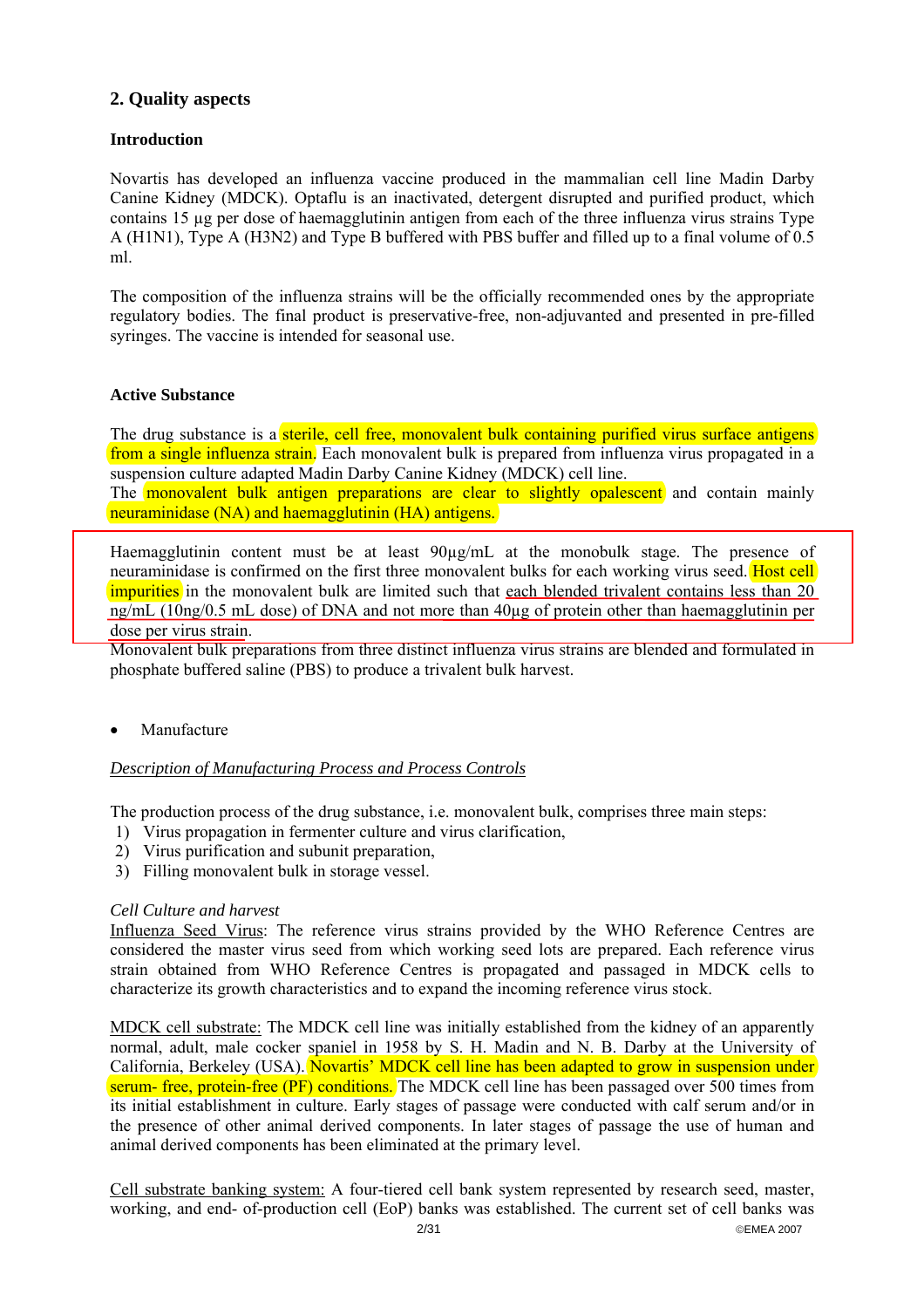established after protein free adaptation. Working cell banks (WCB) derived from a single MDCK master cell bank will be used for commercial production of monovalent bulk and influenza working seed virus. The WCB represents 5 passages  $(\sim 10$  population doubling levels) from the MCB. Cells used for monovalent bulk manufacturing are stored in liquid nitrogen.

## Virus propagation in fermenter culture and virus clarification

The starting material for each monovalent bulk is a single vial of the MDCK working cell bank (WCB). The cells are propagated in a chemically defined media to optimize cell growth during production. The WCB are expanded by sequential passage in spinner flasks followed by scale up in larger fermentation vessels. The limit of MDCK cell passage from culture initiation to virus infection is specified. Virus propagation in the fermenter is performed over a period of two to four days.

At the end of the infection cycle the virus suspension is centrifuged and filtered to remove residual intact cells from the culture harvest. The centrifuged, filtered bulk termed clarified virus harvest, is the end of the fermentation process. The clarified virus harvest may be stored at room temperature (16- 25 °C) in a stainless steel storage vessel for up to 24 hours.

## *Purification and filling*

The influenza virus is purified by chromatography and ultra-/diafiltration steps, inactivated by betapropiolactone (BPL) and disrupted by cetyltrimethylammonium bromide (CTAB) to solubilize the viral surface antigens HA and NA.

The drug substance production process concludes with a filtration of the concentrate into the final bulk vessel to obtain monovalent bulk. Each monovalent bulk is released according to established specifications for identity, safety, purity and potency. The monovalent bulk can be stored at 2-8 °C for 18 months.

## *Control of Materials*

The following starting materials used in the production of the monovalent bulk are of biological origin: Influenza seed virus, MDCK cell substrate, recombinant human insulin, and porcine trypsin. In general, sufficient detailed information is provided on the control and source of these starting materials.

## *Controls of critical steps and intermediates*

In-process controls are envisaged along the cell culture and purification process. Viability, cell growth kinetics, purity and morphology are verified during expansion phase.

Control cells and virus harvests have been identified as intermediates. Control cells are taken before virus inoculation to check for extraneous agents.

## *Process validation and/or evaluation*

Process validation and evaluation have been conducted for the upstream (fermentation) and downstream (protein purification) processes, BPL inactivation of influenza virus, BPL inactivation (hydrolysis) and removal of host cell residuals (DNA, proteins and intact cells) and column reuse and regeneration.

The inactivation studies performed provide a sufficient degree of safety with regard to influenza virus inactivation time and concentration of BPL. The inactivation process by BPL is followed by detergent splitting of the purified virions and separation of subunit antigens, which has been shown to be very effective in inactivation/elimination of enveloped and non-enveloped viruses.

The production process has been validated to reduce process-related impurities to acceptable low levels. In cases where levels are more significant (in terms of quality/safety), specifications have been set.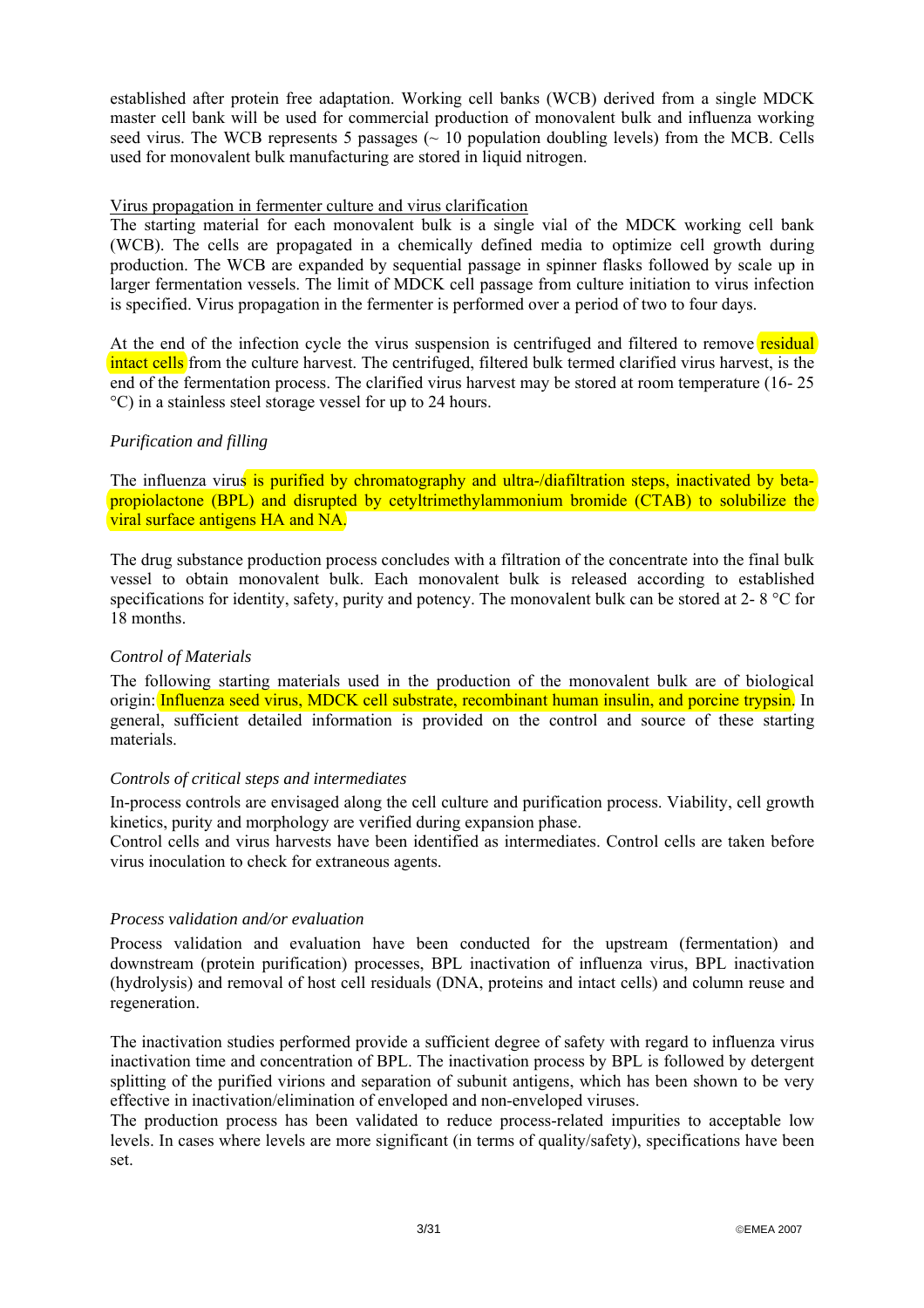## *Manufacturing process development*

Basic research on cell culture based production methods and the first manufacturing runs in small scale fermenter systems began in 1992. Formal process development was initiated in 1995.

Material for a preclinical toxicity study in rabbits and for phase I/II clinical trial use was successfully produced in 2002 using a 100 L pilot scale manufacturing process.

The upscale from a 100 L to 2500 L fermentation process was completed in 2003. Material for clinical consistency for phase III study for the EU was successfully produced under cGMP conditions in 2004 and 2005 at the 2500 L scale which is the planned commercial scale.

## *Characterisation*

The active pharmaceutical ingredients (API) in influenza subunit vaccines are viral haemagglutinin (HA) and neuraminidase (NA) proteins. Appropriate activity and quantity of these proteins are generally conducted with international reference standards intended for conventional, egg-derived antigens.

The basic integrity of the vaccine antigens (HA & NA) has been confirmed in preclinical and clinical efficacy trials. Detailed analysis of the antigen purity (HA/total protein, SDS-PAGE), physicochemical and biological properties of the Optaflu-derived HA protein has been conducted with an emphasis on comparative analysis to egg-derived antigens from the manufacturers other marketed influenza vaccines. The results of physicochemical and biological analysis of the Optaflu HA and NA proteins support the general comparability of egg and MDCK- derived antigens (protein sequence, tertiary structure, pI, and presence of N-glycosylation). Although small physico-chemical differences between the MDCK and egg derived vaccines were observed, the results from the mice immunization studies did not indicate that these differences impact the vaccine's immunogenicity.

• Specification

## *Control of Drug Substance*

The proposed testing protocol for the monovalent bulk complies with the Ph.Eur. monograph. Potency of the drug substance is determined by the quantification of the Haemagglutinin antigen using the single radial diffusion (SRD) assay, which also serves as identity test.

The analytical procedures (principle, equipment, standards/solution, procedure, measurement/ evaluation) are concisely described and the validation reports provided.

Haemagglutinin antigen, neuraminidase, sterility, residual infectious influenza virus, purity and total protein are determined and specified according to Ph. Eur. Polysorbate and CTAB are tested chromatographically and colorimetrically, respectively.

## *Batch analysis*

The batch analysis results (three monovalent bulks each of three virus strains: demonstrate that the monovalent bulk production process is fairly consistent as regards to HA content and **process-related** impurities.

## *Container Closure System*

The monovalent bulk is stored in polypropylene containers. Full product specifications are provided. Information is provided by the container manufacturer on product validation, including cytotoxicity, abnormal toxicity testing, leak proof, and trace metal analysis. Results from stability studies do not raise concern as regards to container-drug substance compatibility.

**Stability** 

All test results (up to 18 months at 2-8°C) for the 3 batches per strain of the consistency batches are well within specifications, including 6 months data under accelerated conditions at 23-27 °C. In summary all different strains investigated so far show stability up to 18 months at 2-8 °C.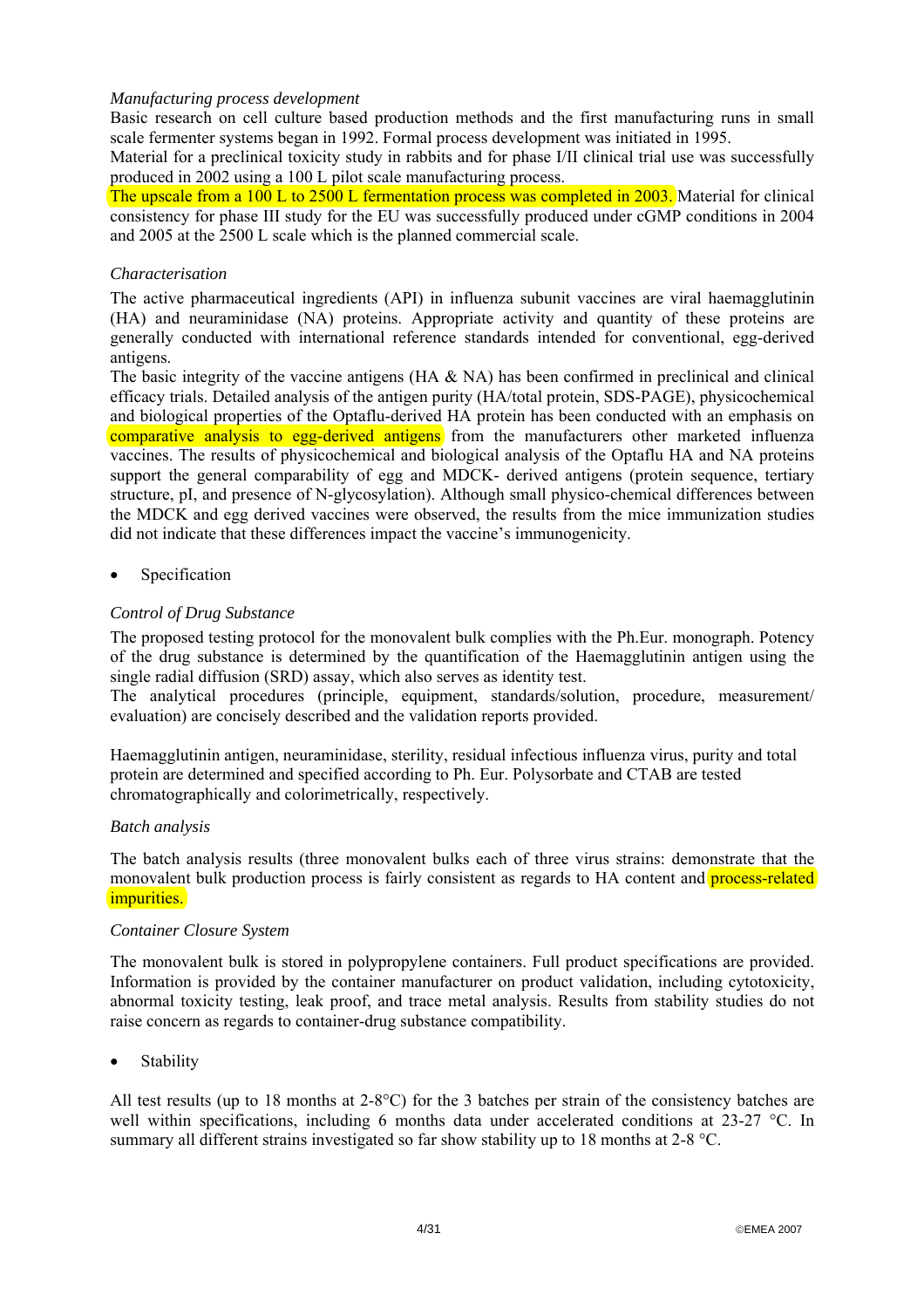## **Finished Product**

The vaccine is an inactivated, detergent disrupted and purified product to contain 15 µg per dose of HA antigen from each of the three virus strains. The final product is PBS buffered solution, preservative-free and non-adjuvanted. It is a clear to slightly opalescent liquid for injection presented in 1 mL, type I glass (Ph. Eur.) pre-filled syringes.

| <b>Table:</b> Composition of Optaflu |
|--------------------------------------|
|--------------------------------------|

| Component                                                   | <b>Quantity per</b><br>$dose = 0.5 ml$ | Reference to<br>standards |
|-------------------------------------------------------------|----------------------------------------|---------------------------|
| <b>Active substance:</b>                                    |                                        |                           |
| Influenza virus surface antigens of:                        |                                        |                           |
| • A/New Caledonia/20/99 (H1N1) like strain (Reass. IVR-116) | $15 \mu g H A^*$                       | <b>WHO/NIBSC</b>          |
| • A/California/7/2004 (H3N2) like strain (NYMC X-157)       | $15 \mu g H A^*$                       |                           |
| • B/Shanghai/361/2002 like strain (B/Jiangsu/10/2003)       | $15 \mu g H A^*$                       |                           |
| The vaccine complies with the WHO recommendation (northern  |                                        |                           |
| hemisphere) and EU decision for the 2005/2006 season.       |                                        |                           |
| <b>Excipients:</b>                                          |                                        |                           |
| <b>PBS</b>                                                  | Up to $0.5$ ml                         | WFI: Ph.Eur.              |
| Water for injection (WFI) included in the buffer            |                                        | Buffer:                   |
|                                                             |                                        | International             |
|                                                             |                                        | Spec.                     |

 $HA^* = Haemagglutinin$ 

## • Pharmaceutical Development

The formulation of the drug product is chosen on the experience of the company's egg-based flu vaccine and has not changed during development. The composition has varied in accordance with the annual strain recommendation. Minor changes have been introduced to the manufacturing process. Due to liquid losses during withdrawal, an overfill of 0.1 ml for 1 ml syringes without needle and 0.05 ml overfill for 1 ml syringes with a needle is chosen. The overfill has not changed during development.

Also the HA antigen overage has been reduced based on results of stability studies for this product at 2-8 °C and assay optimization.

The integrity of the container closure system is sufficiently proven by the stability studies for the product, which includes sterility tests. The compatibility of the drug product with the container is proven by the stability studies.

• Adventitious Agents

## *Nonviral Adventitious Agents (TSE aspect)*

Separate TSE assessments have been conducted for the MDCK master cell bank (MCB) and the Optaflu manufacturing process.

In general, MDCK cells themselves are not likely to bear any risk of transmitting TSE as they are derived from dogs, which are excluded from the European TSE note for guidance (EMEA/410/01).

However, the cells have been in culture for a total of more than 500 passages since 1958 and have been exposed to human and ruminant derived media components over this period. However, neither human nor animal derived components, at the primary level, have been used as media supplements since 1996. The only secondary level component (material used to prepare media components) with animal origin is bovine milk (casein) of New Zealand origin that has been used to produce amino acids components in the culture media. In view of this situation a TSE risk reduction factor of  $10^{31}$  has been determined based on the dilution of the cells in protein free media since the passaging starting in 1996. The materials used to propagate MDCK cells since 1981 have been carefully traced and supporting documentation acquired where available. It was determined that no potential TSE risk materials have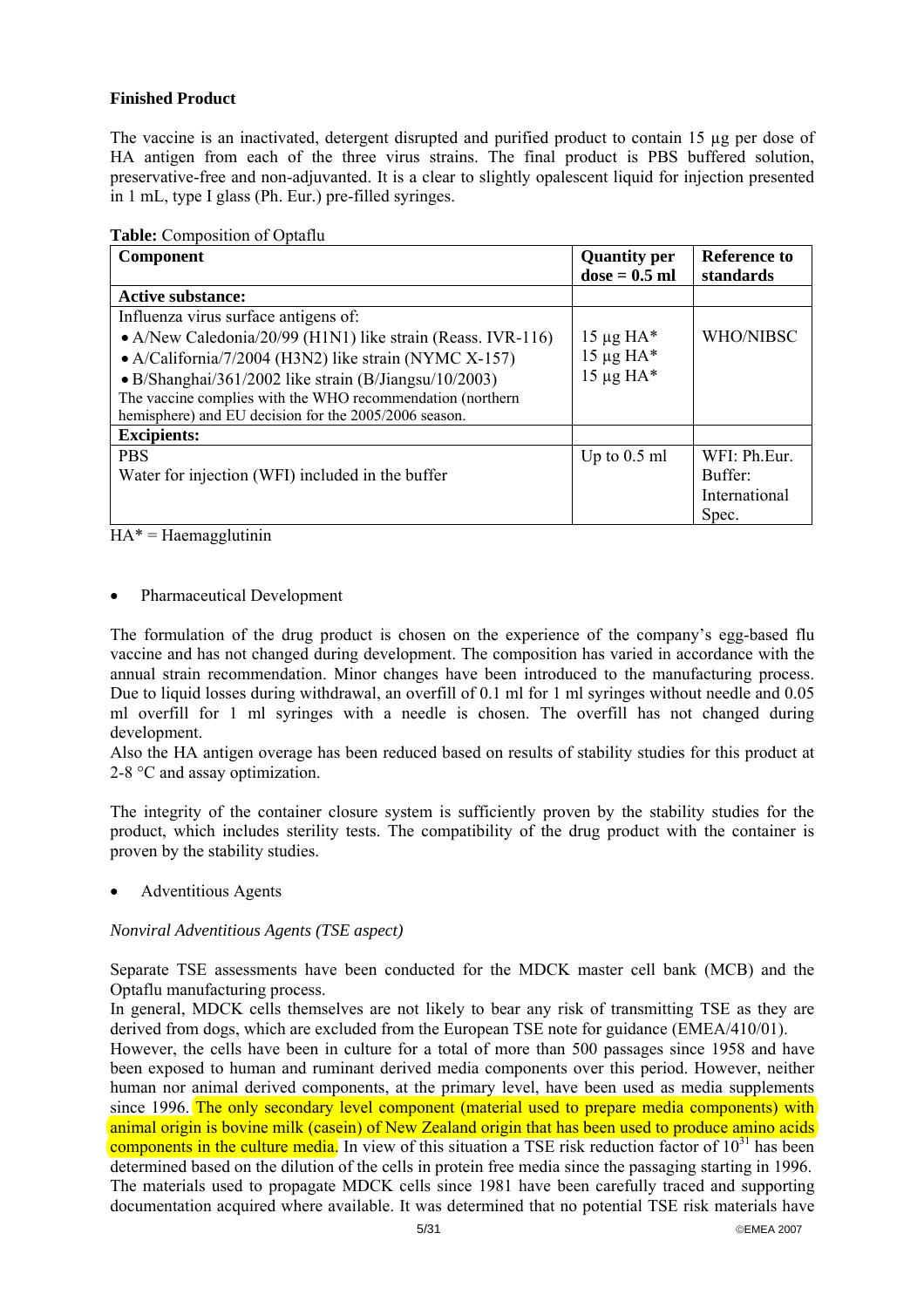been or are used in the virus seed materials, nor in the routine production of the subunit vaccine. The use of ruminant derived materials complies with the requirements of the current TSE note for guidance (EMEA/ 410/ 01)." TSE Certificates of Suitability have been obtained for the MDCK chemically defined media (CDM) medium component recombinant insulin.

Overall, sufficient data is provided to demonstrate compliance with the CHMP TSE NfG. The risk of transmitting TSE by Optaflu is very remote.

## *Viral Adventitious Agents*

The company has made significant efforts to substantiate the safety of Optaflu as regards to adventitious agents potentially present. Different aspects have been taken into consideration such as the biological characteristics of the different starting materials (seed virus, cell substrate) and characteristics of the production process (cell cultivation, virus propagation, purification) including the virus inactivation/clearance performance of the production process.

The Applicant has satisfactorily supported the strategy for routine virus screening of the seed virus lots by Polymerase Chain Reaction (PCR) methodology instead of in *vivo/in vitro* testing in accordance with Ph.Eur. 2.6.16.

In addition, the Applicant committed to generate additional validation data by performing retrospectively the full extraneous agent testing according to the Ph.Eur. in comparison with the applicant's PCR procedure on seeds produced for clinical trials and other available seed material from past production campaigns, in order to validate the PCR testing approach for influenza virus seed lots by providing evidence from parallel tests with *in vitro*/*in vivo* testing that both methods render the same end results. Following a step-by-step approach according to an established time-table as agreed by the CHMP, information is submitted to support the PCR methodology and omit the conventional Ph.Eur. *in vitro* / *in vivo* testing.

Therefore, it can be concluded that the company has sufficiently assured that the Optaflu is safe as regards to adventitious agents.

• Manufacture of the Product

## *Manufacture / Controls of critical steps and intermediates*

The manufacturing process comprises blending of the three monovalent bulks to produce trivalent bulk and filling into the final container, i.e. syringes.

The monovalent bulks of three different influenza strains are formulated according to their antigen concentration determined by single radial diffusion (SRD) assay. Resulting monovalent bulk volumes and sterile PBS are directly added to the sterile formulation steel-container under aseptic conditions. Sterile filtration for commercial batches will be done after transportation, at the filling site prior to filling of the vaccine into the syringes. The sterile filtration is integrated in-line with the filling process (in-line sterile filtration). Each container is tested for sterility and transported to the filling and packaging facilities. During the transportation and storage the temperature is kept at 2-8 °C.

The vaccine (one dose  $= 0.5$  ml) is filled into 1 ml, type I glass syringes. The final containers are filled by machine in a clean environment. During the filling process the filling volume is checked regularly by weighing.

The filled products are labelled and packed at room temperature.

In-process controls (IPCs) are set during blending and filling. Overall, the proposed IPCs are sufficient to monitor the manufacturing process and specifications for the final bulk are set.

## *Process validation and/or evaluation*

Validation of a homogenous blending procedure is performed with three formulations under production conditions as part of the manufacturing of phase III clinical material. Critical process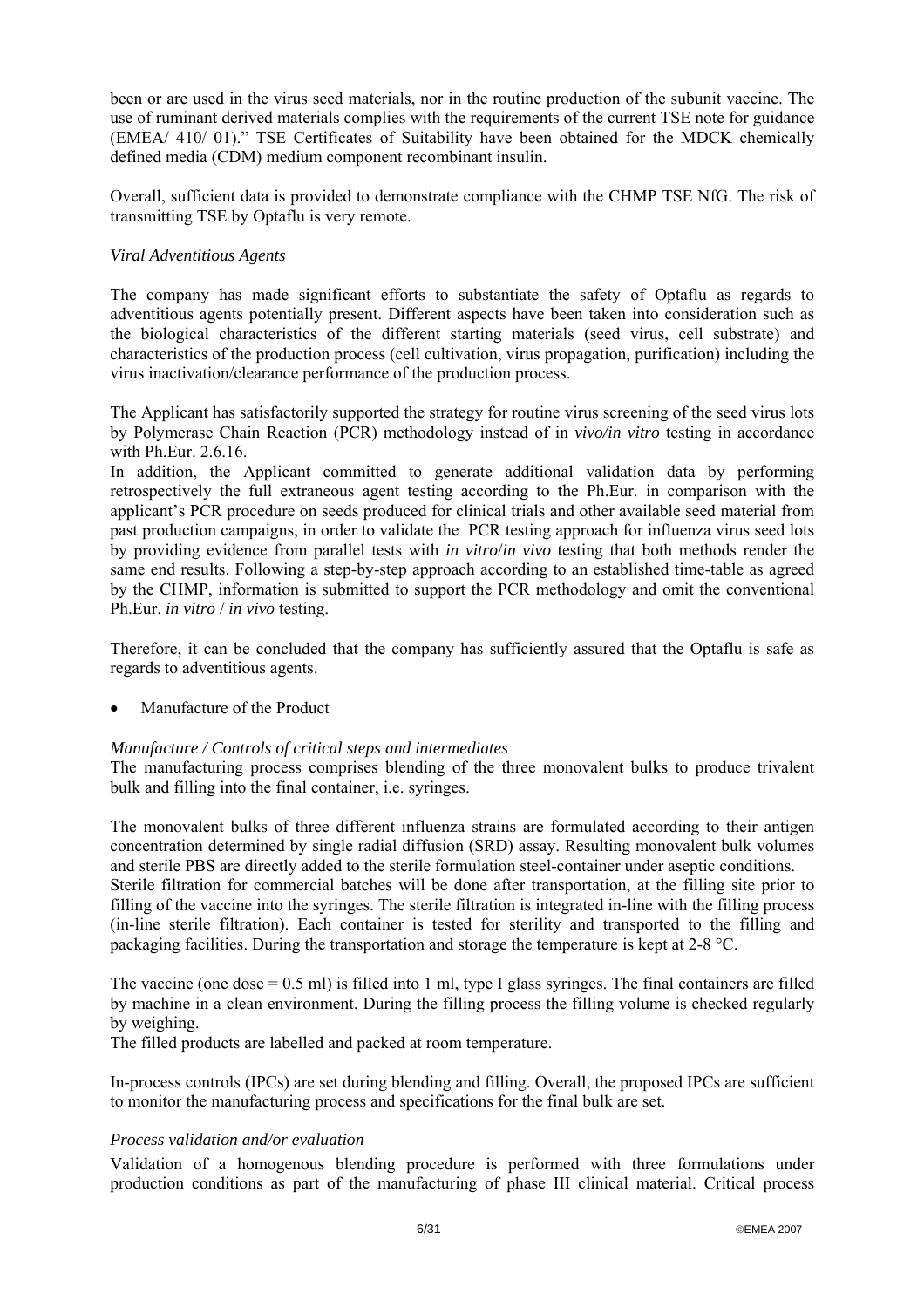parameters for the filling are the control of the sterility and homogeneity of the product filled into the final container. The blending and filling procedures are sufficiently validated.

Product Specification

Specifications for the trivalent (final) bulk and drug product are provided and are in line with the Ph.Eur.

The analytical procedures (principle, equipment, standards/solution, procedure, measurement / evaluation) are concisely described but are well known.

Testing for trivalent (final) bulk: Sterility, total protein, pH and density are tested according to Ph. Eur. Osmolality is tested according USP and total DNA content is tested using the Threshold method and specified according to Ph. Eur.

Specifications for Optaflu drug product: Sterility, endotoxin, haemagglutinin antigen and identity, ATT, extractable volume and appearance are tested and specified according to Ph. Eur.

## *Batch analysis*

Batch analysis results of three consecutively filled batches demonstrate consistent production of Optaflu drug product.

• Stability of the Product

Stability are available for the consistency batches stored at 2-8  $\degree$ C and at 23-27  $\degree$ C. Preclinical, Phase I/ II and Phase III material were also put on stability testing. These data were presented as supporting data.

In general, the results support the shelf life and storage conditions as defined in the SPC (12 months at  $2-8$  °C).

## **Discussion on chemical, pharmaceutical and biological aspects**

Information on development, manufacture and control of the drug substance and drug product have been presented in a satisfactory manner. The results of the tests carried out indicate satisfactory consistency and uniformity of important product quality characteristics, and these in turn lead to the conclusion that the product should have a satisfactory and uniform performance in the clinic. At the time of CHMP opinion, there were a number of minor unresolved quality issues having no

impact on the Risk-benefit balance of the product. The applicant gave a Letter of Undertaking and committed to resolve these as follow-up measures after the opinion, within an agreed timeframe.

## **3. Non-clinical aspects**

## **Introduction**

Optaflu has undergone nonclinical testing designed to demonstrate immunogenicity (mice, rabbits, and ferrets), nonclinical efficacy (influenza challenge in ferrets), lack of abnormal toxicity (mice and Guinea pig), and lack of local or systemic toxicity (rabbits).

The nonclinical studies were performed using vaccine formulations that were comparable or identical to Optaflu that will be commercialized. Abnormal toxicity studies were performed on toxicology and clinical lots according to Pharmacopoeia Europa (Ph. Eur.). The ferret challenge study was performed according to Good Laboratory Practices (GLP) with a clinical lot of Optaflu. The pivotal GLP rabbit toxicology study was performed with an Optaflu lot that is comparable to clinical and consistency lots. The trivalent vaccine used in the pivotal toxicology study included seasonal influenza virus strains [A/New Caledonia/20/99 (H1N1), B/Guangdong/120/00 (B), and A/Panama/2007/99 (H3N2)] that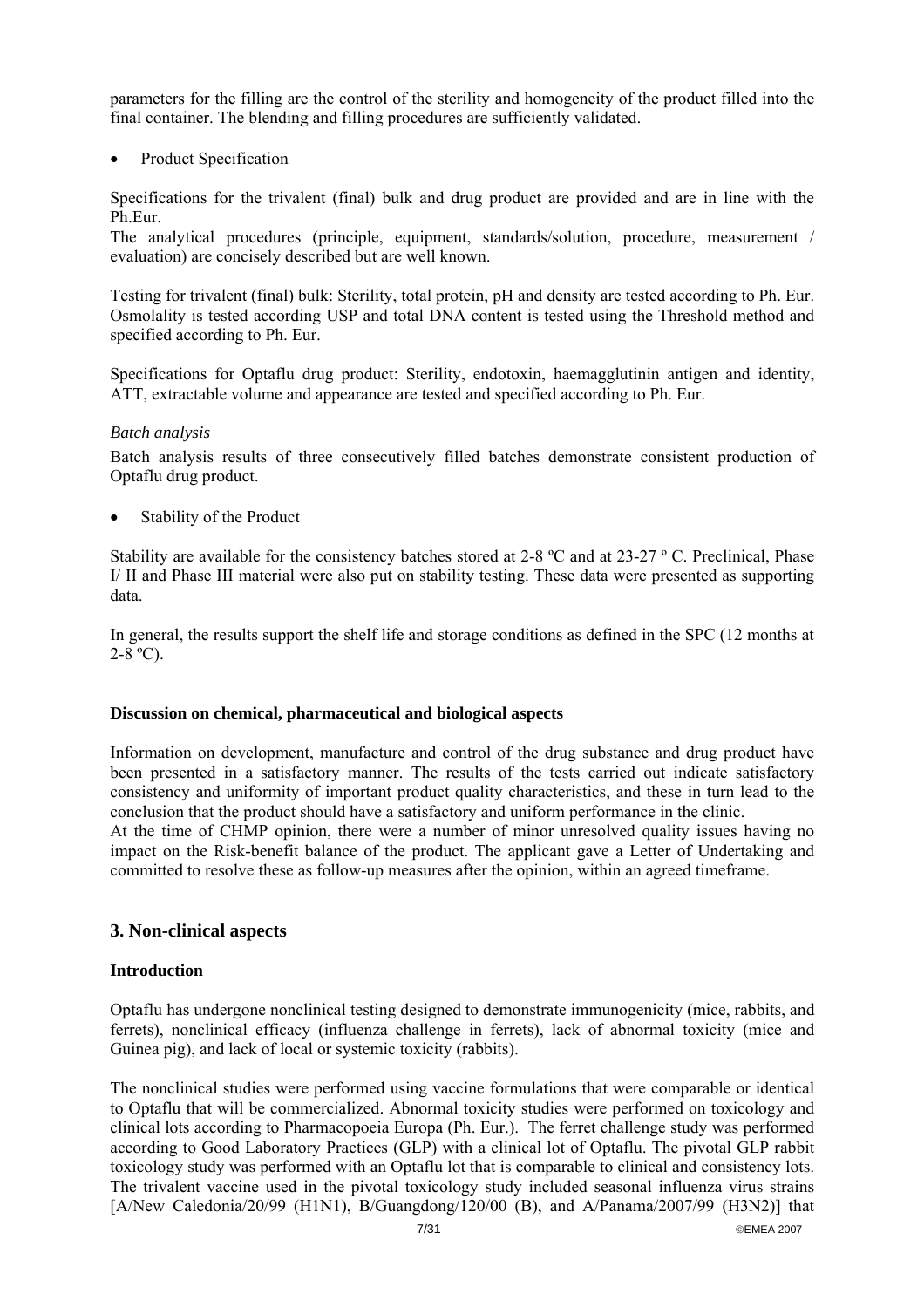may differ from strains tested in the clinical development program or to be produced commercially, but strain changes in the vaccine do not constitute a 'difference' in the drug product.

## **Pharmacology**

• Primary pharmacodynamics

The primary pharmacological effect of the vaccine is the induction of antibodies to influenza antigens and protection against infection. Therefore, the demonstration of antibody induction (immunogenicity) and efficacy (protection in an animal model of influenza virus challenge) was the focus of the non-GLP nonclinical pharmacology studies.

Mouse immunogenicity studies were performed using the intraperitoneal (IP) route to demonstrate the comparability of MDCK-derived antigens to conventional egg-derived antigens of the same type. Based on mouse immunogenicity results, MDCK-derived and conventional egg-derived antigens were comparable. In addition, the immunogenicity of the vaccine was dose-dependent. Haemagglutinationinhibiting (HI) titres were lower following administration of 1/100th of the 15µg HA per strain clinical dose versus 1/10th of the 15µg HA per strain clinical dose.

Immunogenicity was also evaluated in the pivotal GLP toxicology study in which rabbits were given 2 intramuscular administrations of Optaflu, the reference vaccine Agrippal, or placebo. HI results for serum antibodies to two of the strains (A/New Caledonia and B/Guangdong) showed no titre pretreatment and an increase in titre after the second vaccine dose of Optaflu or Agrippal. There were background titres against strain A/Panama in control animals and pre-treatment in Optaflu and Agrippal-treated animals, which were attributed to nonspecific binding. However, a trend towards increasing amounts of A/Panama antibody titre could be seen after the second vaccine dose.

Immunogenicity and protection against influenza virus challenge has also been addressed in the ferret, which is currently considered to be the best animal model for infection with human influenza viruses. In the pivotal ferret study, animals were first primed intranasally with a heterologous virus, and then immunized twice with Optaflu, a comparator vaccine (Agrippal) or water (control). Seven days after the second immunization, animals were challenged intranasally with live virus homologous to the vaccine. Vaccine efficacy was evaluated based on body weights, body temperatures and clinical symptoms. In addition, viral shedding, leukocyte counts, and antibody titres were assessed. In this study, Optaflu was considered comparable to Agrippal because differences between the two groups were not statistically significant. Both vaccines reduced viral shedding and prevented body temperature increase as apparently the most sensitive endpoints.

During the development of the ferret challenge model, two range-finding studies were conducted to evaluate various concentrations of the challenge virus to determine an appropriate dose for use in challenge studies. Subsequently, four nonpivotal challenge studies were performed using naive (unprimed) ferrets. In these challenge studies, ferrets were vaccinated twice with vaccine formulations, and then challenged with live virus homologous to the vaccine. These animals were immunologically naive (not primed with a heterologous virus). Although the vaccine formulations were well tolerated, the immunogenicity and challenge results were highly variable. Relevant effects on endpoints such as temperature increase were only seen in one of these four studies; however, there were also low responders in the negative control group. There was no clear and consistent effect of vaccination, with the positive control vaccine or with the test vaccine. The lack of protection seen in these studies is consistent with published literature where naïve (unprimed) ferrets did not produce HA-specific antibody following immunization with concentrations of antigen shown to produce high titres of serum antibody and immunity in humans.

In the pivotal ferret study, animals *(8 animals per group)* were first primed intranasally with a heterologous virus (A/Panama/2007/99 [H3N2]), and then immunized twice with Optaflu (A/New Caledonian/20/99 [H1N1], A/New York/55/2004 [H3/N2], B/Jsiang/10/2003), a comparator vaccine (Agrippal) (based on the same antigens, also called positive control) or water (control). Two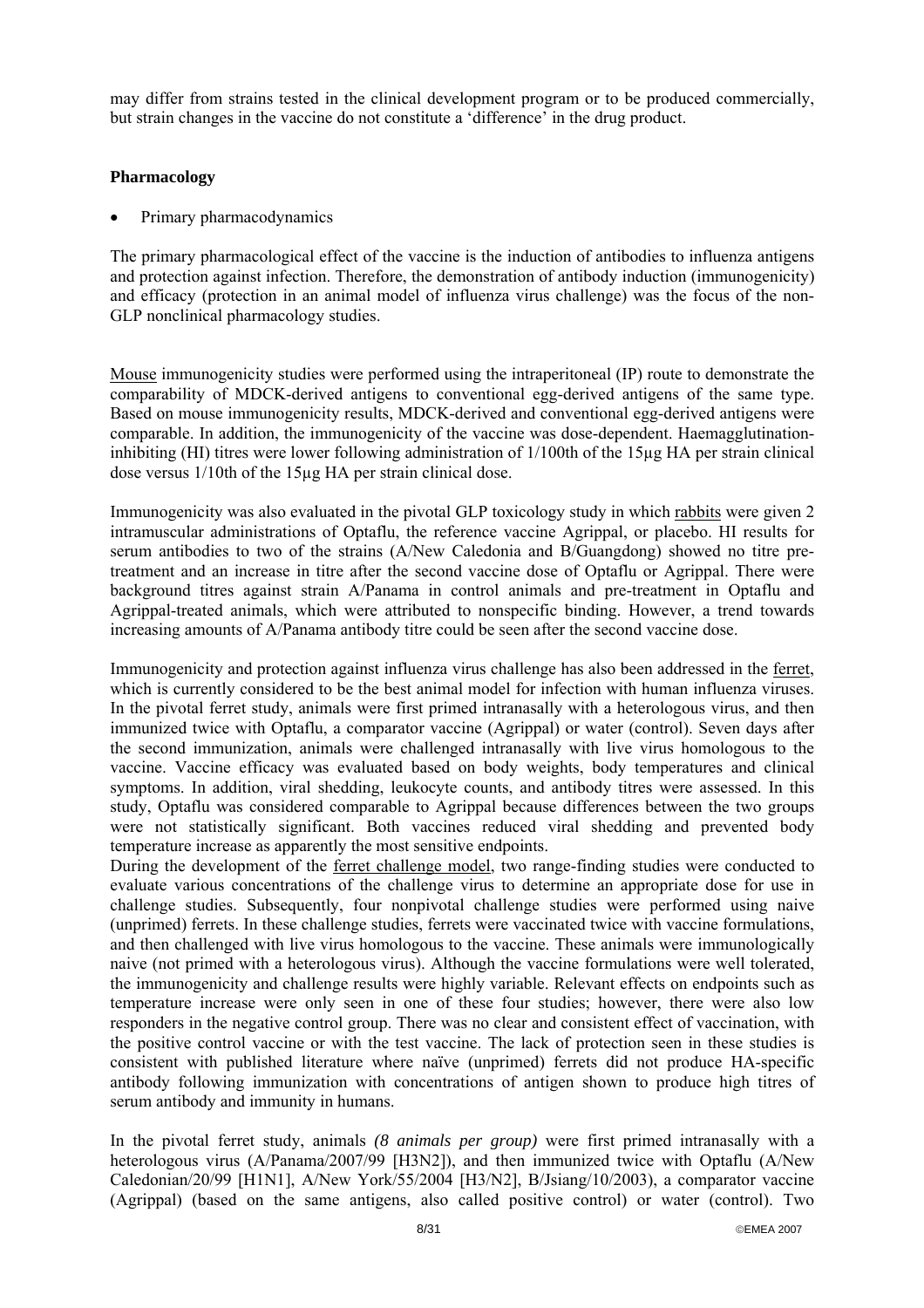immunizations were given intramuscularly 3 weeks apart. Seven days after the second immunization, animals were challenged intranasally with live virus homologous to the vaccine (A/New Caledonian/20/99 [H1N1]). Vaccine efficacy was evaluated based on body weights, body temperatures (see below) and clinical symptoms. In addition, viral shedding, leukocyte counts, and antibody titres were assessed. In this study, Optaflu was considered comparable to Agrippal because differences between the two groups were not statistically significant. Both vaccines reduced viral shedding and prevented body temperature increase.

Secondary pharmacodynamics

No secondary pharmacodynamic studies were performed according to the Note for Guidance on Preclinical Pharmacological and Toxicological testing of vaccines (CPMP/465/95) and Guideline on Adjuvants in Vaccines for Human Use (EMEA/CHMP/VEG/134716/2004).

Safety pharmacology programme

No studies investigating safety pharmacology were warranted based on the nature of the product and the existing nonclinical and clinical safety/tolerability profiles.

• Pharmacodynamic drug interactions

No studies investigating pharmacodynamic drug-drug interactions were warranted based on the nature of the product.

## **Pharmacokinetics**

Experimental studies to demonstrate absorption, distribution, metabolism, and excretion of the active ingredients in Optaflu have not been performed. This is in line with the relevant guideline CPMP/SWP/465/95.

## **Toxicology**

Single dose toxicity

Single dose data in mice and Guinea pigs with Optaflu administered by the intraperitoneal route confirmed the absence of abnormal toxicity.

Single-dose toxicity and local tolerability of Optaflu was evaluated in rabbits following the administration of the first dose in the repeat-dose toxicology study. Two intramuscular injections were given 7 days apart into alternate hind limbs. Each site, therefore, received a 'single-dose' of Optaflu. No animals died in this study. There was no evidence of systemic toxicity after a single dose based on in-life evaluations. No detectable erythema or edema was observed at the injection sites in any animal. Histopathological findings at the injection site indicated that the vaccine was well tolerated.

Repeat dose toxicity

The pivotal GLP study assessed the local and systemic toxicity of Optaflu in New Zealand White rabbits after two administrations and determined the reversibility of findings. Agrippal served as the reference article. Phosphate buffered saline (PBS) was the control article (placebo). The study consisted of three groups of 6 animals/sex/group. Rabbits received an intramuscular injection of 0.5 ml of either the test or reference article or placebo on Days 1 and 8. The two doses administered to rabbits in this study exceeded the intended number (one) proposed for annual interpandemic immunization.

Results showed that two intramuscular injections of the test article, Optaflu, given one week apart, were immunogenic and very well tolerated in test rabbits. There were no treatment related adverse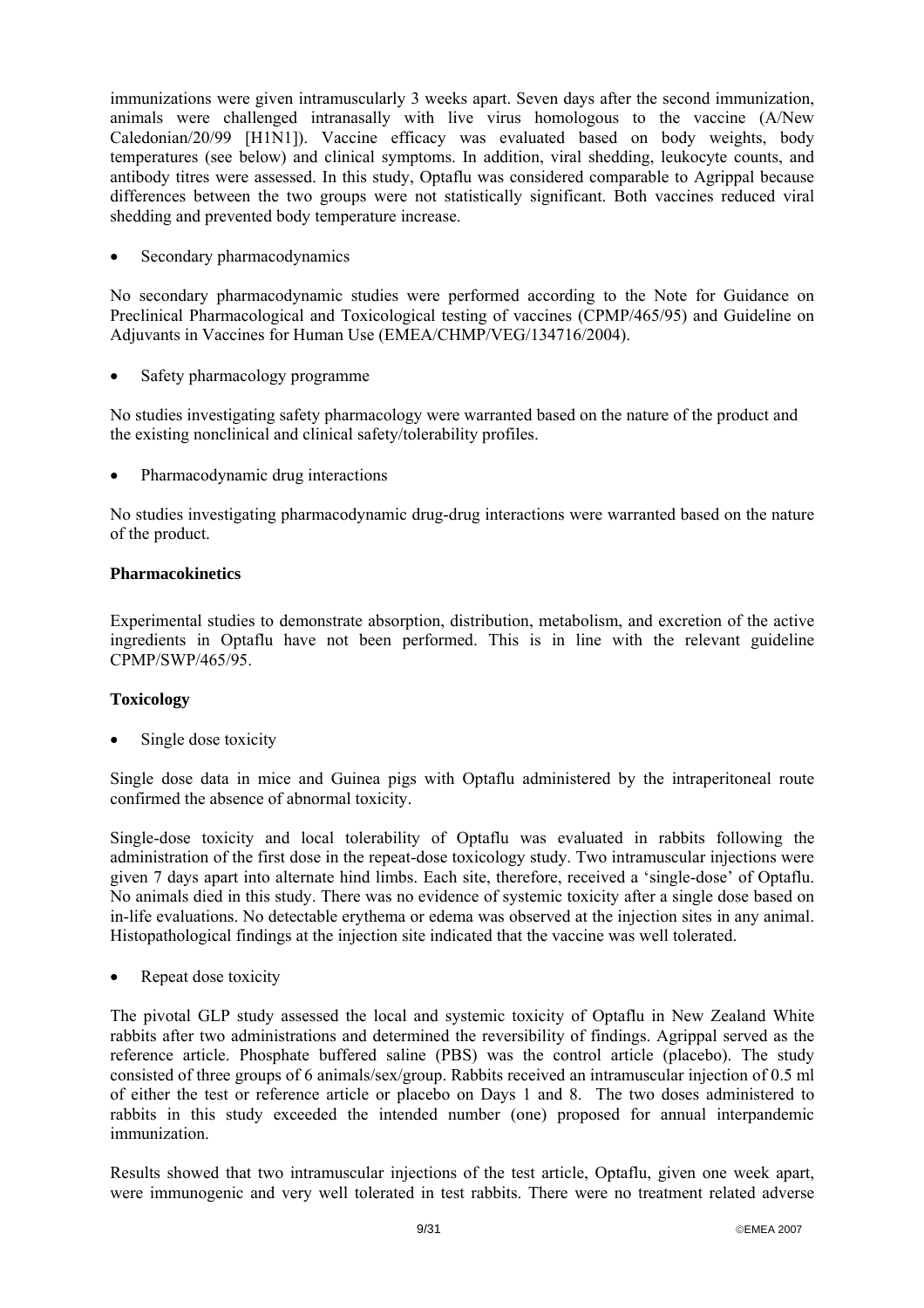effects on clinical observations, dermal scoring, body weights and temperatures, food consumption, clinical pathology (haematology, coagulation, and clinical chemistry), organ weights, or macroscopic evaluations. Histopathological evaluation revealed the expected reactions (necrosis and haemorrhage) at the injection sites, which were seen in all experimental groups, attributed to the intramuscular injection, and partially to fully resolved by the end of the recovery period.

|           | <b>Genotoxicity</b>    |                              |                                                                                                                                     |  |  |  |  |
|-----------|------------------------|------------------------------|-------------------------------------------------------------------------------------------------------------------------------------|--|--|--|--|
|           |                        |                              | No genotoxicity studies were conducted. This is in line with the relevant guidelines<br>(CPMP/SWP/465/95 and CHMP/VEG/134716/2004). |  |  |  |  |
| $\bullet$ | <b>Carcinogenicity</b> |                              |                                                                                                                                     |  |  |  |  |
|           |                        |                              | No carcinogenicity studies were conducted, in line with the relevant guidelines.                                                    |  |  |  |  |
| $\bullet$ |                        | <b>Reproduction Toxicity</b> | No reproduction toxicity studies were conducted, in line with the relevant guidelines.                                              |  |  |  |  |
|           | Local tolerance        |                              |                                                                                                                                     |  |  |  |  |

Local tolerability was evaluated during the repeat-dose toxicology study in rabbits. The only notable finding was mild, reversible inflammation seen at the intramuscular injection sites, which is consistent with the administration of an immunogenic vaccine by this route.

## Other toxicity studies

*Tumorigenicity*: Optaflu is manufactured in a novel mammalian cell substrate, therefore, an extensive panel of studies was performed to characterize the MDCK cell line. MDCK cells have been reported to exhibit varying degrees of tumorigenicity, depending upon which cells are tested and the model in which they are tested. Weakly tumorigenic MDCK cells can be converted to high tumorigenicity upon the introduction of oncogenes or genes expressing growth-related factors.

Consistent with current international guidelines for the qualification of a new cell line as a platform for vaccine production, the Applicant performed studies with intact MDCK cells, lysates of MDCK cells, and purified DNA obtained from MDCK cells. These studies were designed to characterize the tumorigenic or oncogenic potential of materials from the manufacturing process at progressive stages: intact cells, lysates prepared from these cells, and purified DNA from influenza virus infected and uninfected MDCK cells. Very sensitive species were selected to optimize the detection of possibly very rare events leading to tumorigenicity or oncogenicity: adult nude mice and infant animals  $\ll 4$ days old) of three rodent species (nude mice, rats, and hamsters) with immature immune systems at the time of dosing. Each study had a 150-day duration and was designed to allow time for any potential adverse effects to emerge.

Only intact MDCK cells were tumorigenic. MDCK cell lysates and purified DNA were not oncogenic in three species of infant rodents. Although tumorigenic at low cell numbers, MDCK cells are completely removed during the manufacturing process of the vaccine. Therefore, whole cells do not pose a risk in the final product.

*Impurities:* There are three compounds used in the manufacturing process that are considered to warrant a toxicological assessment: **cetyltrimethylammonium bromide**, polysorbate 80 (Tween 80), and β-propriolactone (BPL). An extensive review of the available toxicity literature on these compounds was performed. The maximum amount of each compound theoretically contained in a vaccine dose poses no risk to the target human populations receiving the product. Although this application is not for pediatric use, no toxicity at the levels discussed would be anticipated in a pediatric population. Tolerability and toxicity of any intentional or unintentional compounds were tested in the GLP toxicology study in  $\sim$  3kg rabbits. Animals received two clinical doses within a oneweek period. Based on body weights, these doses to rabbits ( $\sim$ 3 kg) represented approximately a 4 $\times$  to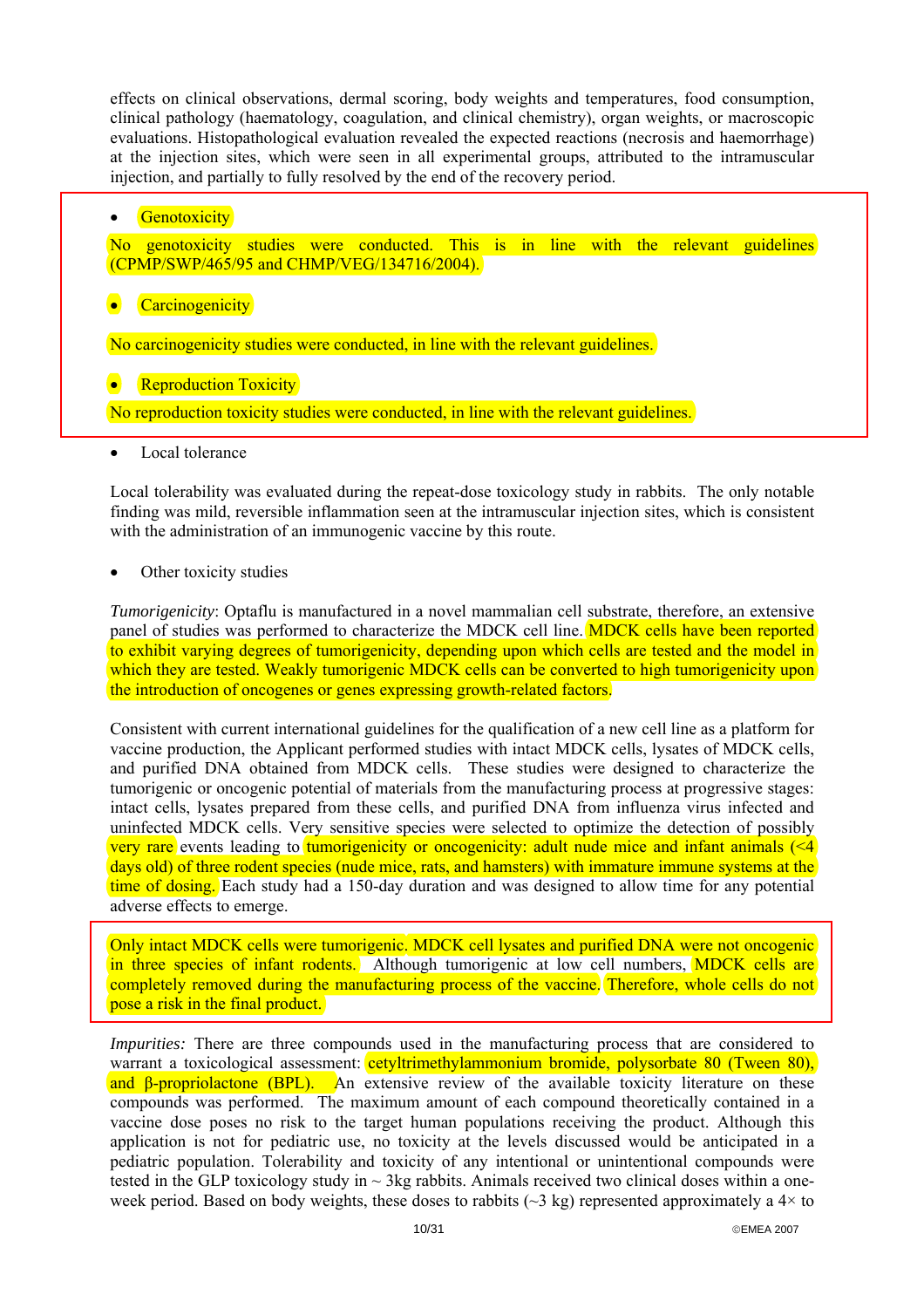$20\times$  multiple of a single dose to a child (12 kg) or an adult (60 kg). The safety or tolerability of any intentional or unintentional residuals would, therefore, have been tested.

## **Ecotoxicity/environmental risk assessment**

An environmental risk assessment on this product is not needed based on the final Guideline on Environmental risk assessment of non-GMO products.

### **Discussion on the non-clinical aspects**

The documentation provided on immunogenicity and nonclinical efficacy (in ferrets) showed that Optaflu is able to induce relevant protection against an influenza challenge.

Furthermore, the toxicological documentation for Optaflu is regarded to be adequate and in line with the relevant guidelines. The rabbit study addressing repeated dose toxicity as well as local tolerance revealed no concerns regarding the safety of the vaccine.

The vaccine is produced on MDCK cells, a cell substrate up to now not used for the manufacturing of licensed vaccines. Since these cells are known to be tumorigenic, specific studies were conducted to address that issue. Tumorigenicity of MDCK cells was confirmed in the studies performed by the applicant. However, no tumorigenicity was observed for cell lysates or DNA, extracted from MDCK cells under different conditions. In conclusion, the data provided are regarded to sufficiently address the issue of oncogenicity/tumorigenicity of the MDCK cell substrate and to resolve any corresponding safety concern regarding the vaccine.

As impurities present in the vaccine, cetyltrimethylammonium bromide (CTAB), polysorbate 80 and β-propiolactone (BPL) are addressed in the preclinical part of the dossier. Based on literature data, and since these substances are not novel excipients for vaccines, the concentrations present in the final vaccine raise no safety concern.

In conclusion, the toxicological analysis is adequate for this new vaccine and reveals no concern regarding the safety of Optaflu.

## **4. Clinical aspects**

## **Introduction**

For the approval of egg-derived influenza vaccines, it is an accepted policy that clinical efficacy trials are considered dispensable if serological criteria as defined in the "Note for guidance on harmonisation of requirements for influenza vaccines" (CPMP/BWP/214/96) are properly met.

These CPMP criteria\* are defined as follows for healthy adult and elderly populations:

|                                                                            | $18-60$ years | $>60$ years        |
|----------------------------------------------------------------------------|---------------|--------------------|
| Mean increase in GMT <sup>**</sup>                                         | >2.5          |                    |
| Seroconversion or significant increase > 40%<br>Protected post-vaccination | $>70\%$       | $>30\%$<br>$>60\%$ |

*\**Applicable to immunogenicity data based on HI-assay & SRH assay**.** 

In HI tests **seroconversion** corresponds to negative prevaccination serum / postvaccination serum  $\geq 40$  and a significant increase to at least a fourfold increase in HI-titre. In SRH tests seroconversion corresponds to negative prevaccination serum / postvaccination serum: area  $\geq 25$  mm<sup>2</sup> and a significant increase to at least a 50% increase in area. Protected post vaccination is defined as a titre of  $\geq$  40 (HI-assay) or  $\geq$  25 mm2 (SRHassay)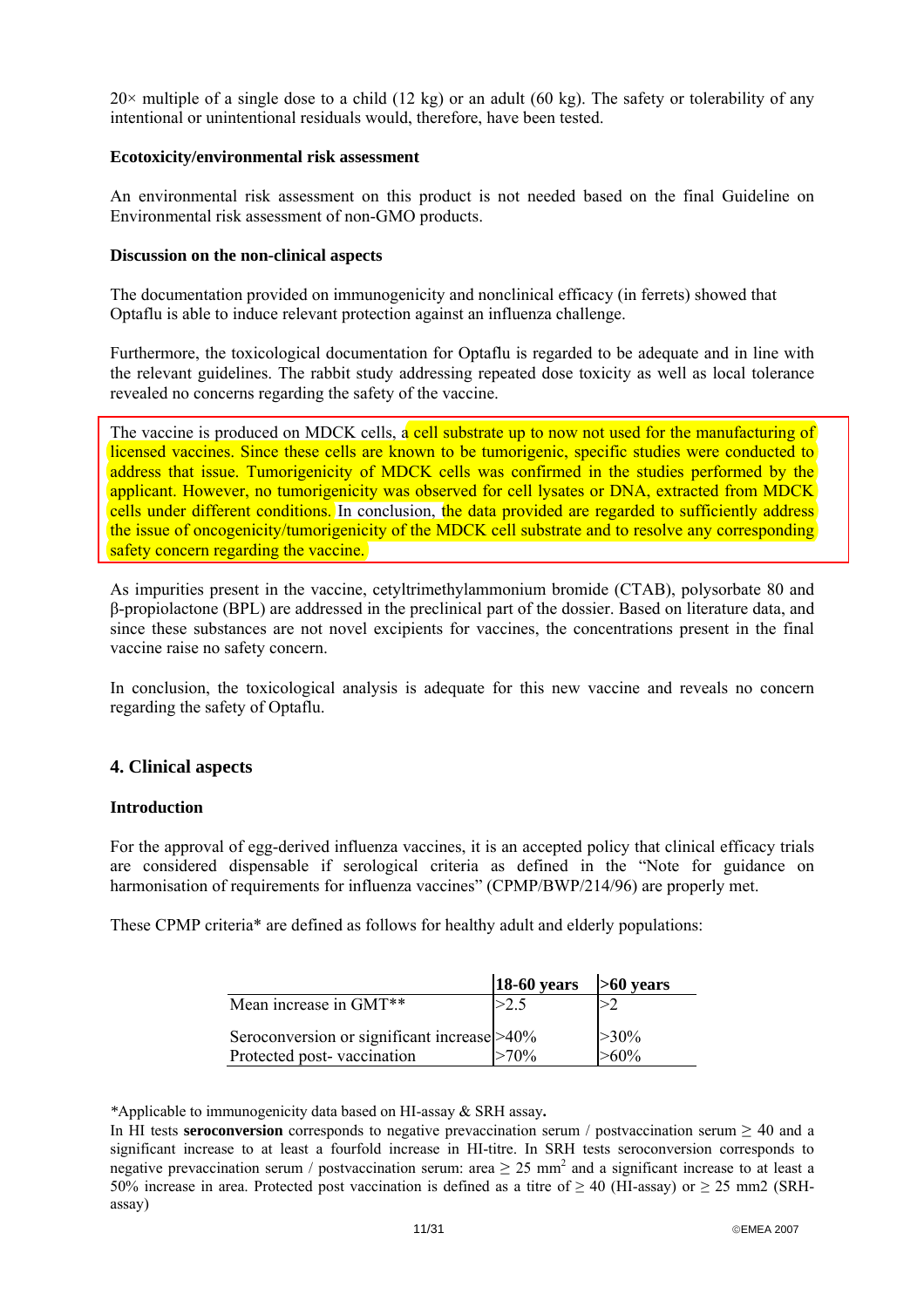#### \*\*GMT: geometric mean titre

Generally, these criteria apply to the annual strain update of egg-derived influenza vaccines and in the clinical evaluation of annually produced influenza vaccines at least one of the above three criteria should be met for each strain. However in order to demonstrate efficacy for newly developed inactivated influenza vaccines, such as this cell culture derived inactivated influenza vaccine more stringent primary clinical endpoints were defined in the CPMP guideline for cell culture inactivated influenza vaccines (CPMP/BWP/2490/00). The guideline states that all three criteria, seroprotection, seroconversion and sufficient increase in GMTs, as described as geometric mean ratio (GMR) should have been met, with postvaccination seroprotection and GMR being the most important. These parameters observed in a clinical trial of cell-derived vaccine should be non-inferior to that obtained with an equivalent egg-derived vaccine.

## **GCP**

The Clinical trials were performed in accordance with GCP as claimed by the applicant.

## **Pharmacokinetics**

No clinical pharmacology studies describing the pharmacokinetic properties of Optaflu were conducted in support of this application, since they do not provide useful information for establishing adequate dosing recommendations (CPMP/EWP/463/97).

## **Pharmacodynamics**

In relation to vaccines, pharmacodynamic studies are essentially compromised of the immunogenicity studies that characterise the immune response to vaccines. The detailed characterisation of the immunological response to the proposed vaccine is the surrogate parameter for efficacy and these data are discussed below.

## **Clinical efficacy**

Dose response studies

Dose finding studies were not performed.

Main studies

Five clinical studies have been conducted for the European development programme. For each influenza season, the respective influenza virus composition that was used during the clinical programme for Optaflu is shown in the table below.

| <b>Study</b>  | <b>Influenza</b> | <b>Hemisphere</b> |        | Influenza virus strains |  |  |  |  |
|---------------|------------------|-------------------|--------|-------------------------|--|--|--|--|
| <b>Number</b> | <b>Season</b>    |                   | A/H1N1 | A/H3N2                  |  |  |  |  |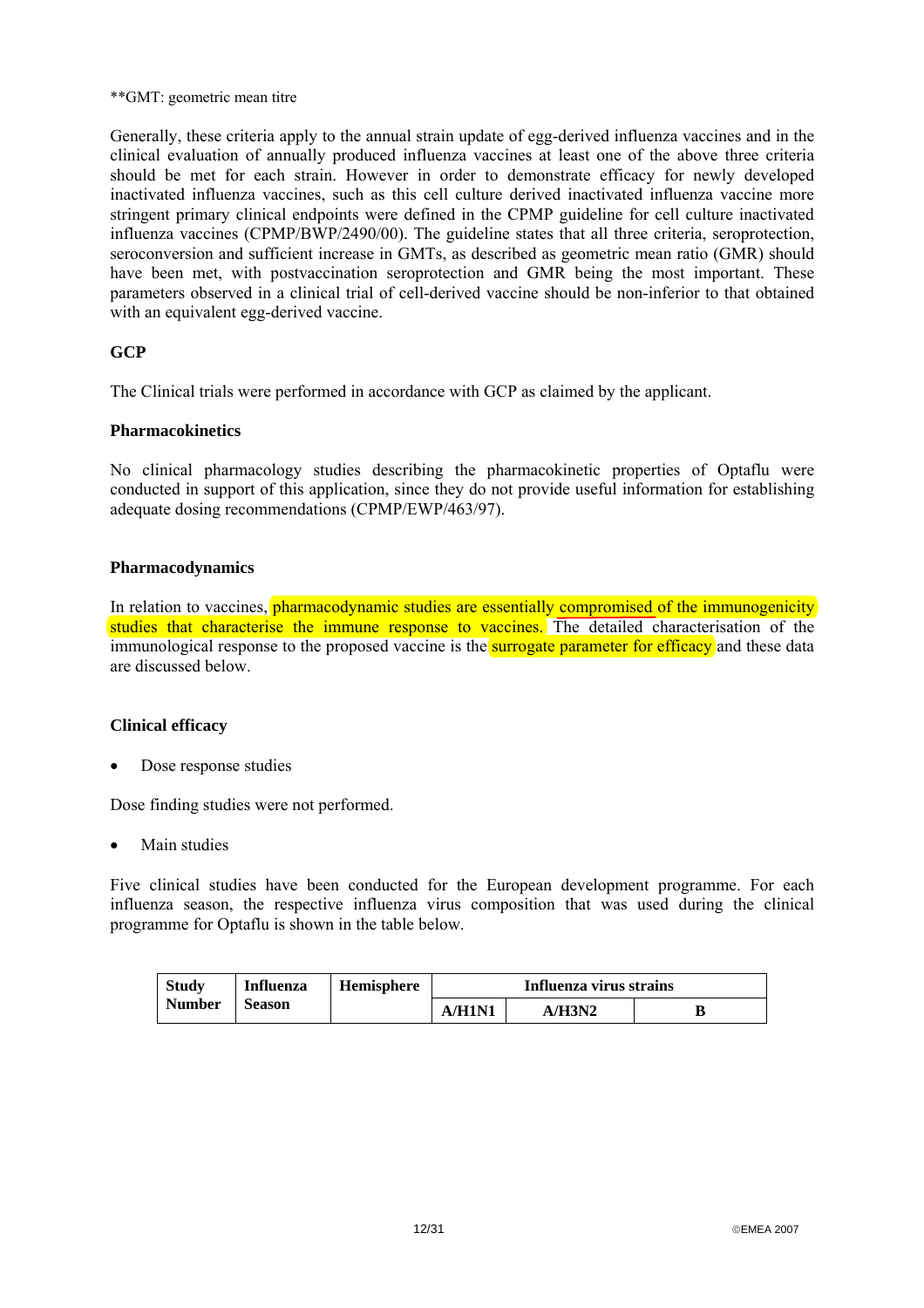|         |               |          | A/New Caledonia/20/99 IVR-116 | 17<br>A/Panama/2007/99 RESVIR | $A/W$ yoming/3/2003 IVR-X-147 | A/New York/55/2004-X-157 | B/Guangdong/120/2000 | B/Shangdong/7/97 | B/Jiangsu/10/2003 |
|---------|---------------|----------|-------------------------------|-------------------------------|-------------------------------|--------------------------|----------------------|------------------|-------------------|
| V58P1   | $2001/2002^a$ | Northern | $^{+}$                        | $+$                           |                               |                          | $^{+}$               |                  |                   |
| V58P2   | 2003          | Southern | $^{+}$                        | $^{+}$                        |                               |                          |                      | $^{+}$           |                   |
| V58P4   | 2004/2005     | Northern | $^{+}$                        |                               | $^{+}$                        |                          |                      |                  | $^{+}$            |
| V58P4E1 | 2005/2006     | Northern | $^{+}$                        |                               |                               | $^{+}$                   |                      |                  | $+$               |
| V58P9   | 2005/2006     | Northern | $^{+}$                        |                               |                               | $^{+}$                   |                      |                  | $^{+}$            |
| V58P5   | 2005/2006     | Northern | $^{+}$                        |                               |                               | $\! + \!\!\!\!$          |                      |                  | $\! + \!\!\!\!$   |

 $\frac{V58P5}{r^a}$  2005/2006 Northern  $\frac{+}{2005/2006}$  Northern  $\frac{+}{2000}$  was conducted during influenza season 2002/2003 but used the recommended influenza vaccine composition from the preceding season.

The population studied contained subjects from different countries, continents, and hemispheres and from different influenza seasons.

The European clinical development program to support licensure of Optaflu consisted of 2 exploratory studies (V58P1, V58P2) and 3 main studies (V58P4, V58P4E1, V58P9). The clinical studies were designed to evaluate the immunogenicity, safety and clinical consistency of Optaflu and that of an equivalent egg-derived control vaccine. The control egg-derived influenza vaccine (Agrippal: inactivated, subunit), licensed for use in Europe, was selected due to its similarity to Optaflu (i.e., both are inactivated subunit vaccines produced by the same manufacturer). An additional clinical Phase II study (Study V58P5) was initiated in the US evaluating the 2005/2006 seasonal influenza virus vaccine composition in subjects 18-49 years of age using a US licensed egg-derived subunit vaccine (i.e., Fluvirin, also from the same manufacturer) as comparator. The results of this study were presented as supportive data in the dossier.

All studies used the same observer blinded design, and the same methods for patient selection and randomisation. Study V58P4 was the pivotal trial, and study V58P4E1 was the one-year follow up trial, in which a subset of study V58P4 was revaccinated in a newly randomised trial.

## **METHODS**

#### *Study Participants*

The *in- and exclusion criteria* were the same for all studies. Only subjects were *included* that fulfilled the age criterion of 18 to 60 years (adults) or 61 years and older (elderly), were mentally competent to understand the nature, scope, and consequences of the study; willing to give written informed consent, available for all the visits scheduled in the study and resident in the study area and were in good health as determined by medical history, physical examination and clinical judgment of the investigator. In short, *the exclusion criteria* encompassed unwillingness to give written informed consent; participation in another trial; suffering from an acute infectious disease; presence of any serious disease such as cancer, autoimmune disease (including RA), advanced arteriosclerotic disease or complicated diabetes mellitus, chronic obstructive pulmonary disease (COPD) requiring oxygen therapy, acute or progressive hepatic disease, acute or progressive renal disease or congestive heart failure. Furthermore exclusion criteria included planned surgery; bleeding diathesis; history of hypersensitivity or anaphylaxis to any component of the study medication, allergy to eggs or egg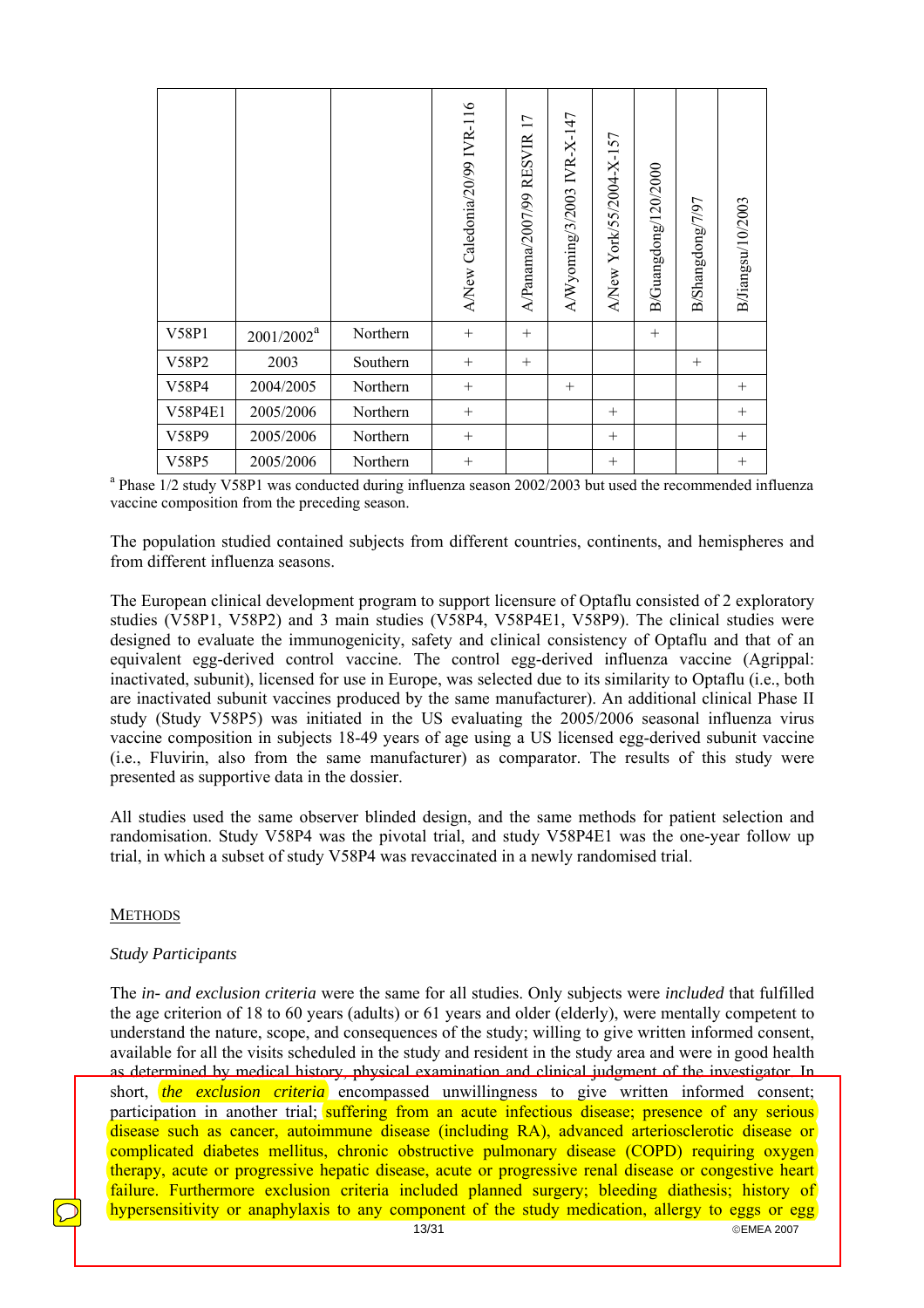products, mercury-containing compounds, or to any other vaccine component; known or suspected impairment/alteration of immune function, history of drug or alcohol abuse, laboratory-confirmed influenza disease in the past 6 months; receipt of influenza vaccine within the past 6 months; receipt of another vaccine or any investigational agent within the past 60 days, or planned within 3 weeks following the study vaccination; acute respiratory disease, infections requiring systemic antibiotic or antiviral therapy or fever of 38<sup>o</sup>C or higher within the past 3 days; pregnant/breast feeding women.

#### *Treatments*

In all studies the experimental Optaflu consisted of a 0.5 ml dose of MDCK cell-culture-derived influenza subunit vaccine contains purified viral envelope-glycoproteins hemagglutinin (15 μg) each of A/H1N1, A/H3N2 and B recommended for the influenza season in which the study was performed. Subjects assigned to the control group received a single 0.5 ml dose of egg-derived influenza subunit vaccine, containing Influenza virus antigens as recommended for the respective influenza season.

The vaccines were administered by IM injection in the deltoid muscle preferably of the non-dominant arm.

For evaluation of the antibody response blood samples were collected immediately before immunization (day 1) and three weeks after immunization (day 22).

## *Objectives*

The *primary immunogenicity objective* of all studies was to evaluate immunogenicity of a single 0.5 mL IM injection of the cell-culture-derived and egg-derived influenza subunit vaccines, in compliance with the requirements of the European Union recommendations (CPMP/BWP/214/96). In addition, in study V58P4 *secondary immunogenicity objective* was formulated in the protocols as "To demonstrate non-inferiority of the correlates of protection (seroprotection, seroconversion and sufficient increase in GMT) of a single 0.5 mL IM injection of the cell culture-derived influenza subunit vaccine versus a single 0.5 mL IM injection of the egg-derived influenza subunit vaccine."

The studies also used the same *safety objective,* i.e. "To evaluate safety and tolerability of a single 0.5 mL IM injection of the cell-culture derived and egg-derived influenza subunit vaccines." In addition study V58P9 also defined a secondary safety objective, i.e. to compare the safety between 3 lots (A, B and C).

#### *Outcomes/endpoints*

As recommended by the CPMP/BWP/214/96 guideline, sera were assayed for anti-HA antibody against the homologous vaccine strains in clinical studies by haemagglutination inhibition (HI) as well as by single radial haemolysis (SRH) to evaluate efficacy of Optaflu. In all studies (phase I to III) the HI test was performed. In addition in studies V58P1 and V58P2 the SRH test was conducted.

All immunogenicity results were evaluated in the context of the CHMP criteria for influenza vaccines (CPMP/BWP/214/96) for adult (18-60 years) and elderly (>60 years) populations (see table above). The phase 1 and 2 studies (V58P1 and V58P2) evaluated immunogenicity according to the CPMP/BWP/214/96 requirements that at least one of the above three criteria should be met for each strain. The non-pivotal phase 3 studies (V58P9 and V58P4E1) also considered all three criteria. For the pivotal phase 3 study (V58P4), however, the primary objective was to actually meet all three CHMP criteria for all three strains in accordance with Annex CPMP/BWP/2490/00 for both adult and elderly subjects.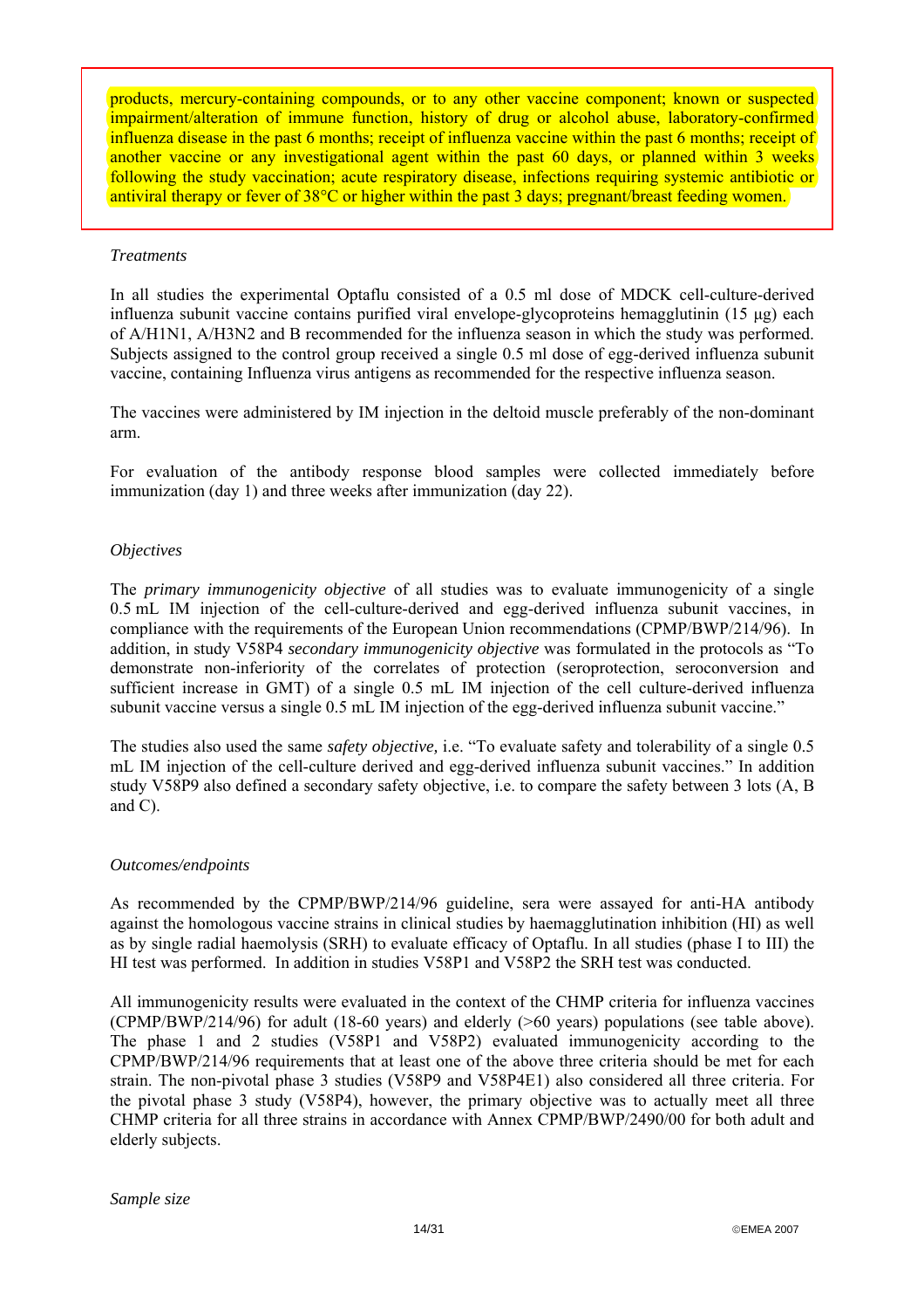*Study V58P4:* The planned total sample size of 1188 evaluable subjects (583 adults, 605 elderly) per group provided more than 90 % power to demonstrate non-inferiority for each of the 3 vaccine strains and each of the 3 assessment criteria (GMR, seroprotection and seroconversion) accounting for a global Type I error of 0.025 (1-sided). The following assumptions were made:

- 1. Lower limit for GMR ratios: 0.5, common standard deviation: 1.0
- 2. Non-inferiority margin for rates: -10% for the difference in incidences (test control)
- 3. Assumed rates (equal rates assumed in both vaccine groups): adults - seroprotection rates: 80%, rates for seroconversion or significant increase: 60% elderly - seroprotection rates: 65%, rates for seroconversion or significant increase: 50%

Considering a 10% drop-out rate, approximately 2650 subjects (1300 adult, 1350 elderly) were to be enrolled. The overall power for demonstrating non-inferiority was less than 80% in the elderly.

*Study V58P4E1:* This was an extension study to study V58P4. Thus, no formal sample size calculation took place.

*Study V58P9:* Sample size was based on safety considerations allowing for a sufficiently large database to assess safety.

## *Randomisation*

Except study V58P9 patients were randomised 1:1 (cell-derived / egg-derived vaccine) in blocks of 6 according to a computer generated allocation scheme provided by the Applicant. Randomisation was done separately for the predefined age strata and (in study V58P4E1) for the treatment in the parent study V58P4. In study V58P9 patients were randomised 2:2:2:1 in blocks of length 7 to one of 3 cellderived lots or the egg-derived vaccine respectively.

#### **RESULTS**

#### *Baseline data*

Demographic characterisation was quite complete for all studies. Overall the study groups seem balanced at baseline, as far as age, gender and vaccination history was concerned. Only in study V58P1 the vaccination history in the control group was substantially higher. As this was a first exploratory analysis the finding is considered less relevant.

#### *Numbers analysed*

The number of subjects in the PP population was smaller than in the safety population, since the PP population in study V58P4E1 only included subjects in the predefined immunogenicity subset (subjects with blood samples taken for immunogenicity analyses) and excluded subjects with major protocol deviations. In the extension study V58P4E1, conducted in 2 consecutive influenza seasons (the first was the initial study V58P4), adults and elderly subjects who had received Optaflu or comparator vaccine in the previous study were randomized at a 1:1 ratio to receive either Optaflu or comparator vaccine the subsequent year, resulting in 4 treatment groups: Optaflu / Optaflu, Optaflu /comparator, comparator/ Optaflu, and comparator/comparator. Subjects continuing from study V58P4 into the extension, V58P4E1, are therefore counted twice in the total PP and safety populations.

| <b>Study</b> | Design*  | <b>Numbers</b>           |     |           |               |                          | <b>Mean age</b> |           |               |                          | (9/0)<br>Vaccination historv |         |     |
|--------------|----------|--------------------------|-----|-----------|---------------|--------------------------|-----------------|-----------|---------------|--------------------------|------------------------------|---------|-----|
|              |          | <b>Safety</b><br>Immuno- |     |           | <b>Adults</b> | <b>Elderly</b>           |                 |           | <b>Adults</b> |                          | <b>Elderly</b>               |         |     |
|              |          | genicity@                |     | $(18-60)$ |               | $( \geq 61 \text{ yrs})$ |                 | $(18-60)$ |               | $( \geq 61 \text{ yrs})$ |                              |         |     |
|              |          | Optaflu                  | Con | Optaflu   | Con           | <b>Optaflu</b>           | Con             | Optaflu   | Con           | Optaflu                  | Con                          | Optaflu | Con |
| V58P1        | OB, R, C |                          | 120 | 120       | 120           | 270                      | 35<br>.         | 65.4      | 64.           | $\mathcal{L}$<br>ر ے     | $\mathbf{A}$<br>ر ے          | 40      | 62  |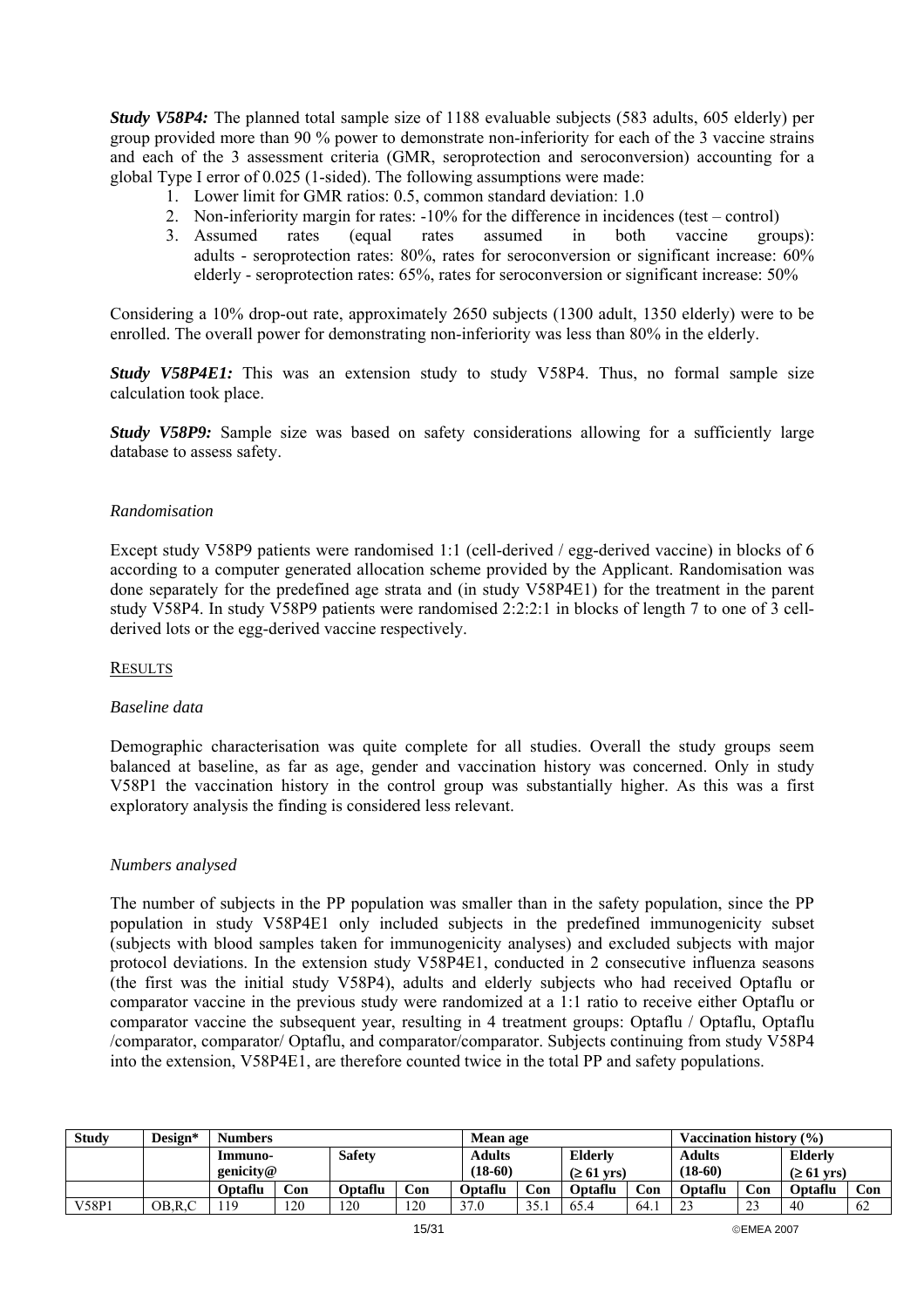| V58P2          | OB,R,C   | 10   | 12<br>115 | .10  | 113  | 47.2 | 46.  | 68.9 | 70.5 | 82  | 72<br>ے ا | 94                       | -96 |
|----------------|----------|------|-----------|------|------|------|------|------|------|-----|-----------|--------------------------|-----|
| V58P4          | OB,R,C   | 1322 | 1318      | 330  | 1324 | 38.7 | 38.3 | 69.1 | 68.0 | 38  | 42        | 59                       | 59  |
| <b>V58P4E1</b> | OB,R,C   | 242  | 241       | 104  | 1131 | 42.0 | 39.0 | 69.0 | 69.2 | 100 | 100       | 100                      | 100 |
| V58P9          | OB, R, C | 1017 | 168       | 1028 | 171  | 32.6 | 32.6 |      |      | 23  | 26        | $\overline{\phantom{0}}$ |     |
| total          |          | 2810 | 1960      | 3692 | 2859 |      |      |      |      |     |           |                          |     |
| V58P5          | OB,R,C   | 307  | 303       | 309  | 304  | 33.8 | 34.  | -    |      | 19  | 19        | -                        |     |
|                |          |      |           |      |      |      |      |      |      |     |           |                          |     |

<sup>@</sup> number for immunogenicity are the per-protocol figures – in study V58P4E1 these numbers include only the subset of subjects who were randomised to the different group in study V58P4 i.e. approx.  $\frac{1}{4}$  of the total exposed population.

Con= control, Agrippal for the first 5 studies, Fluvirin for study V58P5

\* OB= observer blinded, R=randomised, C=controlled

The PP population also excludes an additional 35 subjects with major protocol deviations. The number of subjects excluded was balanced between the two vaccine groups and the most common reason for exclusion was failure to provide the second blood sample.

In addition, the all-randomized population is reported for the demographic and baseline characteristics, which includes all subjects, regardless of actual treatment, in order to demonstrate that the randomization resulted in balanced vaccine groups. The safety and all-randomized populations differed by only a single subject in study V58P9. There were also no relevant differences in demographic or baseline characteristics between the all-randomized and PP populations.

#### *Outcomes and estimation*

The Geometric Mean Ratio (GMR) (= ratio of the postvaccination Geometric mean titre (GMT) v.s. the prevaccination GMT), seroprotection rates pre-and postvaccination and seroconversion/ significant increase are tabled for all 5 finished trials. For results in *italic* the lower bound of the GMT was below the limit set for the CHMP criterion. For results in **bold** and *italic* the point estimate was below the limit set for the respective CHMP criterion.

|                | <b>GEOMETRIC MEAN RATIO postvaccination</b> |                  |                |                |                |                          |  |  |  |  |  |  |
|----------------|---------------------------------------------|------------------|----------------|----------------|----------------|--------------------------|--|--|--|--|--|--|
|                |                                             | H3N2             |                | <b>H1N1</b>    | B              |                          |  |  |  |  |  |  |
| <b>ADULTS</b>  |                                             |                  |                |                |                |                          |  |  |  |  |  |  |
|                | Optaflu                                     | <b>Control</b>   | Optaflu        | <b>Control</b> | Optaflu        | <b>Control</b>           |  |  |  |  |  |  |
| V58P1          | $11(7.5-16)$                                | $8.6(6-13)$      | $27(18-38)$    | $20(14-29)$    | $7.2(5.4-9.5)$ | $6.5(4.9-8.5)$           |  |  |  |  |  |  |
| V58P2          | $3.1(2.3-4.2)$                              | $2.2(1.6-3.0)$   | $2.3(1.6-3.3)$ | $4.2(2.9-6.0)$ | $3.1(2.4-4.0)$ | $3.2(2.5-4.1)$           |  |  |  |  |  |  |
| V58P4          | $4.9(4.4-5.3)$                              | $5.5(5.0-6.1)$   | $7.6(6.9-8.5)$ | $7.1(6.4-7.9)$ | $10(9.1-11)$   | $8.8(8.0-9.6)$           |  |  |  |  |  |  |
| <b>V58P4E1</b> | $7.1(5.9 - 8.4)$                            | $3.8(3.2 - 4.5)$ | $2.0(1.8-2.3)$ | $1.9(1.7-2.2)$ | $2.3(2.0-2.7)$ | $1.9(1.7-2.3)$           |  |  |  |  |  |  |
| V58P9          | $9.5(8.8-10)$                               | $11(9.4-13.0)$   | $13(12-14)$    | $12(10-15)$    | $7.1(6.6-7.6)$ | $5.9(5.0 - 7.0)$         |  |  |  |  |  |  |
| <b>ELDERLY</b> |                                             |                  |                |                |                |                          |  |  |  |  |  |  |
|                | Optaflu                                     | <b>Control</b>   | Optaflu        | <b>Control</b> | Optaflu        | <b>Control</b>           |  |  |  |  |  |  |
| V58P1          | $8.0(5.5-12)$                               | $5.2(3.6-7.6)$   | $7.9(5.5-11)$  | $6.4(4.5-9.1)$ | $4.8(3.4-6.7)$ | $4.9(3.5 - 7.0)$         |  |  |  |  |  |  |
| V58P2          | $2.5(1.9-3.3)$                              | $1.7(1.3-2.2)$   | $1.9(1.5-2.4)$ | $1.7(1.4-2.2)$ | $3.1(2.3-4.0)$ | $3.0(2.3-3.9)$           |  |  |  |  |  |  |
| V58P4          | $5.9(5.4-6.5)$                              | $6.5(5.9-7.2)$   | $4.6(4.2-5.1)$ | $4.6(4.2-5.1)$ | $9.6(8.8-11)$  | $7.8(7.1-8.6)$           |  |  |  |  |  |  |
| V58P4E1        | $8,2(6.9-9.9)$                              | $5.6(4.7-6.7)$   | $2.1(1.8-2.4)$ | $2.1(1.8-2.4)$ | $2.3(2-2.6)$   | $2.2(1.9-2.5)$           |  |  |  |  |  |  |
| V58P9          |                                             |                  |                |                |                | $\overline{\phantom{a}}$ |  |  |  |  |  |  |

#### **Geometric mean ratio**

#### **Seroconversion/ significant increase**

|               |         | <b>SEROCONVERSION/SIGNFICANT INCREASE postvaccination (%)</b> |             |         |         |         |
|---------------|---------|---------------------------------------------------------------|-------------|---------|---------|---------|
|               | H3N2    |                                                               | <b>H1N1</b> |         |         |         |
| <b>ADULTS</b> |         |                                                               |             |         |         |         |
|               | Optaflu | Control                                                       | Optaflu     | Control | Optaflu | Control |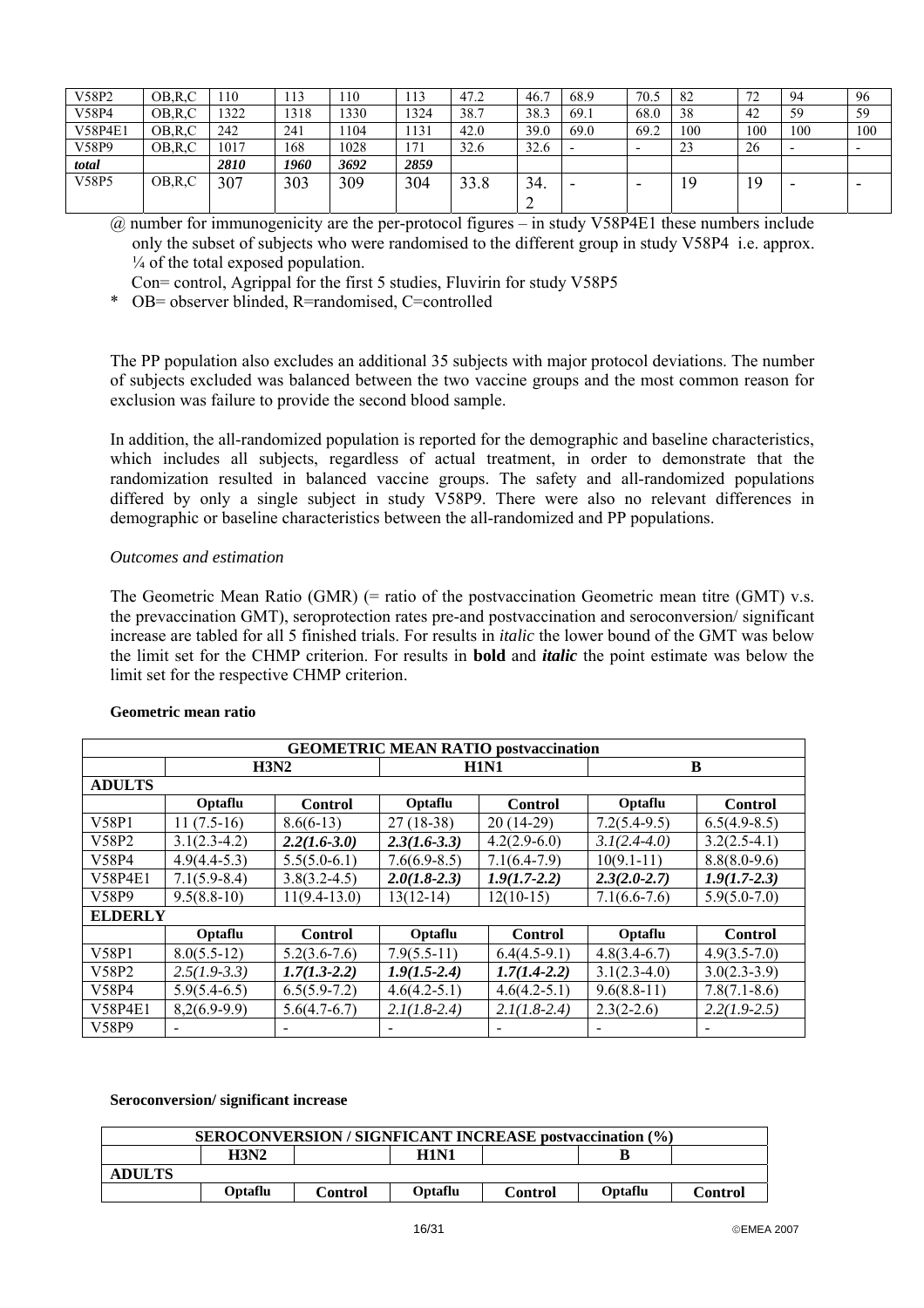| V58P1          | $75(62-85)$ | 73 (60-83)     | 90 (79-96)  | $87(76-94)$    | $68(55-80)$ | $66(53-78)$    |
|----------------|-------------|----------------|-------------|----------------|-------------|----------------|
| V58P2          | $30(19-44)$ | $23(13-36)$    | $21(12-34)$ | $40(28-54)$    | $36(23-50)$ | $28(17-42)$    |
| V58P4          | $58(54-62)$ | $62(58-66)$    | $63(59-67)$ | $64(60-67)$    | $78(75-81)$ | $73(70-77)$    |
| V58P4E1        | $69(60-77)$ | $56(47-65)$    | 18(11-25)   | $24(13-29)$    | $24(17-33)$ | $21(14-29)$    |
| V58P9          | $79(76-81)$ | $82(78-86)$    | $80(77-82)$ | $81(76-85)$    | $71(68-74)$ | 71(66-76)      |
| <b>ELDERLY</b> |             |                |             |                |             |                |
|                |             |                |             |                |             |                |
|                | Optaflu     | <b>Control</b> | Optaflu     | <b>Control</b> | Optaflu     | <b>Control</b> |
| V58P1          | $68(54-79)$ | $52(38-65)$    | $58(44-70)$ | $52(38-65)$    | $46(33-59)$ | $53(40-67)$    |
| V58P2          | $20(11-34)$ | $9(3-20)$      | $17(8-29)$  | $13(5-24)$     | $35(23-49)$ | $19(22 - 48)$  |
| V58P4          | $65(61-68)$ | $62(59-66)$    | $48(44-52)$ | $47(44-51)$    | $76(72-79)$ | $67(64-71)$    |
| V58P4E1        | 79(70-86)   | $72(63-90)$    | $23(16-31)$ | $22(15-31)$    | $26(19-35)$ | $21(11-32)$    |

#### **Seroprotection**

| <b>SEROPROTECTION</b> prevaccination (%) |             |                |             |                |             |                |  |  |  |  |  |
|------------------------------------------|-------------|----------------|-------------|----------------|-------------|----------------|--|--|--|--|--|
|                                          | H3N2        |                | <b>H1N1</b> |                | B           |                |  |  |  |  |  |
| <b>ADULTS</b>                            |             |                |             |                |             |                |  |  |  |  |  |
|                                          | Optaflu     | <b>Control</b> | Optaflu     | <b>Control</b> | Optaflu     | <b>Control</b> |  |  |  |  |  |
| V58P1                                    | $32(20-45)$ | $32(21-45)$    | $15(7-27)$  | $11(5-22)$     | $12(5-23)$  | $10(4-20)$     |  |  |  |  |  |
| V58P2                                    | $66(52-78)$ | $72(58-83)$    | $54(40-67)$ | $47(34-61)$    | $7(2-17)$   | $2(0-9)$       |  |  |  |  |  |
| V58P4                                    | $61(57-64)$ | $60(56-64)$    | $25(22-28)$ | $25(22-29)$    | $9(7-11)$   | $10(8-13)$     |  |  |  |  |  |
| <b>V58P4E1</b>                           | $19(13-27)$ | $16(10-24)$    | $66(57-74)$ | $57(48-66)$    | $47(38-56)$ | $44(35-53)$    |  |  |  |  |  |
| V58P9                                    | $18(15-20)$ | $18(12-25)$    | $26(23-29)$ | $30(23-37)$    | $16(14-19)$ | $17(12-24)$    |  |  |  |  |  |
| <b>ELDERLY</b>                           |             |                |             |                |             |                |  |  |  |  |  |
|                                          | Optaflu     | <b>Control</b> | Optaflu     | <b>Control</b> | Optaflu     | <b>Control</b> |  |  |  |  |  |
| V58P1                                    | $34(22-47)$ | $40(27-53)$    | $15(7-27)$  | $28(17-41)$    | $12(5-23)$  | $22(13-35)$    |  |  |  |  |  |
| V58P2                                    | $69(54-80)$ | $73(60-84)$    | $65(51-77)$ | $55(41-69)$    | $4(0-13)$   | $7(2-17)$      |  |  |  |  |  |
| V58P4                                    | $64(60-67)$ | $57(53-61)$    | $23(20-26)$ | $22(19-25)$    | $13(10-15)$ | $11(9-14)$     |  |  |  |  |  |
| V58P4E1                                  | $25(17-33)$ | $26(19-35)$    | $48(38-57)$ | $41(32-50)$    | $51(42-60)$ | $44(35-54)$    |  |  |  |  |  |
| V58P9                                    |             | ۰              | -           |                |             |                |  |  |  |  |  |

| <b>SEROPROTECTION</b> postvaccination (%) |             |                |               |                          |             |                |  |  |  |
|-------------------------------------------|-------------|----------------|---------------|--------------------------|-------------|----------------|--|--|--|
|                                           | <b>H3N2</b> |                | <b>H1N1</b>   |                          | B           |                |  |  |  |
| <b>ADULTS</b>                             |             |                |               |                          |             |                |  |  |  |
|                                           | Optaflu     | <b>Control</b> | Optaflu       | <b>Control</b>           | Optaflu     | <b>Control</b> |  |  |  |
| V58P1                                     | 90 (79-96)  | 87 (76-94)     | $97(88-100)$  | 94(84-98)                | $80(68-89)$ | $73(60-83)$    |  |  |  |
| V58P2                                     | $91(80-97)$ | $91(81-97)$    | $80(68-90)$   | 86(74-94)                | $48(35-62)$ | $40(28-54)$    |  |  |  |
| V58P4                                     | 98(97-99)   | 98(97-99)      | $86(83 - 88)$ | $86(83-89)$              | 83(80-86)   | $82(79-85)$    |  |  |  |
| V58P4E1                                   | $83(75-89)$ | $76(68-84)$    | $92(85-96)$   | 84(76-90)                | $79(71-86)$ | 78(70-85)      |  |  |  |
| V58P9                                     | 89(87-91)   | 93(88-96)      | $93(91-94)$   | 93(89-97)                | $83(81-85)$ | $79(72 - 85)$  |  |  |  |
| <b>ELDERLY</b>                            |             |                |               |                          |             |                |  |  |  |
|                                           | Optaflu     | <b>Control</b> | Optaflu       | <b>Control</b>           | Optaflu     | <b>Control</b> |  |  |  |
| V58P1                                     | $80(67-89)$ | 88(77-95)      | $73(60-84)$   | $83(71-91)$              | $63(49-75)$ | $79(67-89)$    |  |  |  |
| V58P2                                     | $87(75-95)$ | 91(80-97)      | $85(73-93)$   | 79(66-88)                | $44(31-59)$ | $46(33-60)$    |  |  |  |
| V58P4                                     | 97(96-98)   | 98(96-99)      | $76(72-79)$   | $74(71-78)$              | $84(81-87)$ | 79(76-82)      |  |  |  |
| V58P4E1                                   | 89(82-94)   | 86(79-92)      | $78(69-85)$   | $70(62-78)$              | $83(75-89)$ | $80(71-86)$    |  |  |  |
| V58P9                                     |             |                |               | $\overline{\phantom{0}}$ |             |                |  |  |  |

## *Ancillary analyses*

• Analysis performed across trials (pooled analysis)

Although studies were carried out individually, the similarity of study design across studies allowed data pooling. The applicant performed multivariate analyses of pooled data, with the objective to maximize the power to assess potential associations of specific variables with the efficacy outcome.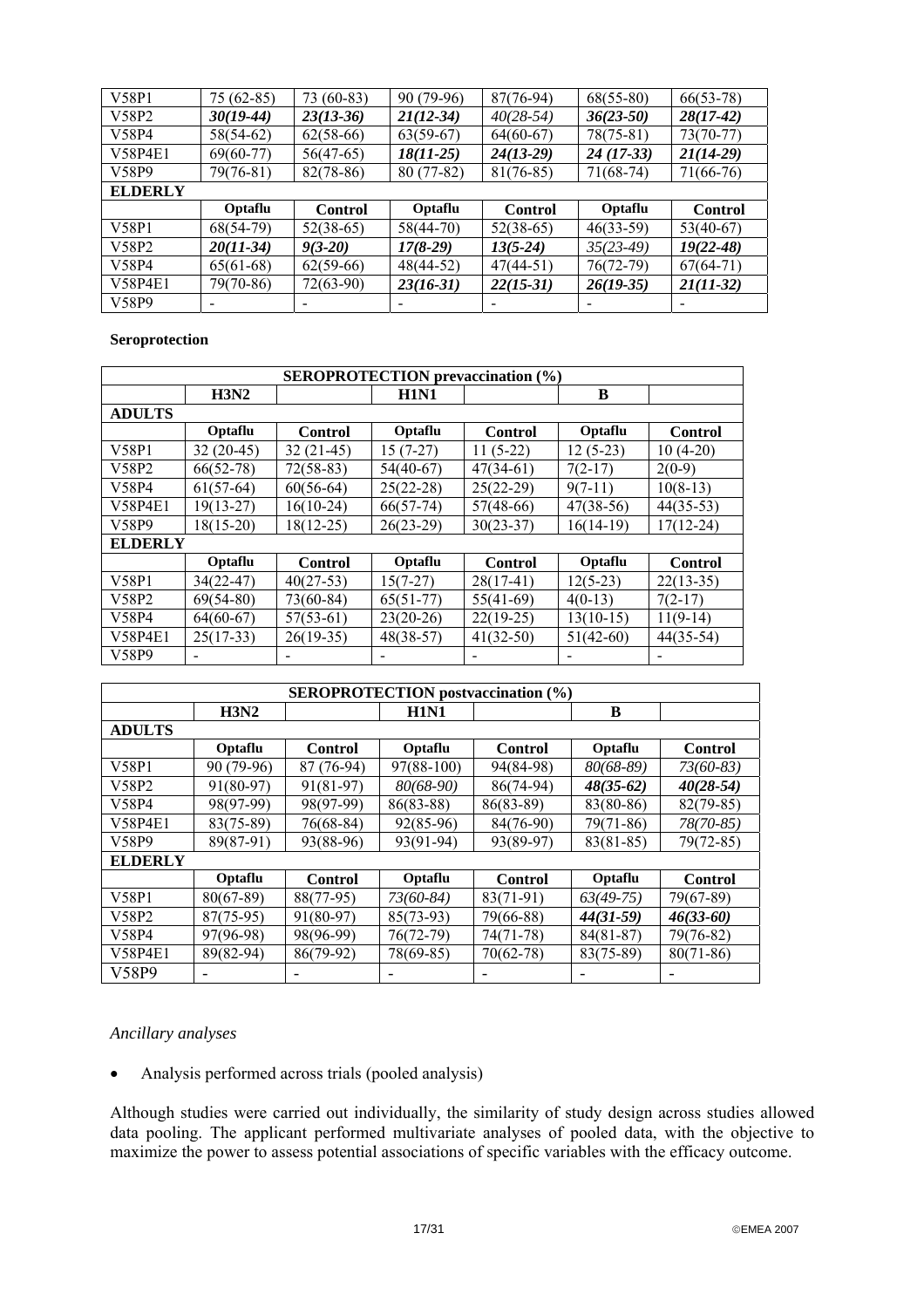A total of 4287 subjects were evaluable for the immunogenicity assessment and were included in this primary analysis (HI assay with egg-derived antigen type) providing 4770 pre-vaccination and 4770 post-vaccination titres (subjects in studies V58P4 and the extension V58P4E1 had more than one observation) for each of the three viral strains (H1N1, H3N2, B). For clarity, the 4770 observations per strain are referred to as "subjects". A total of 2810/4770 (59%) subjects received the cell-derived vaccine and 1960/4770 (41%) received the egg-derived vaccine in 5 randomized clinical trials (V58P1, V58P2, V58P4, 58P4E1 and V58P9). The mean age of the subjects at enrolment was 48.8 years (range: 18-92 years of age) and 62% were adults, whilst 38% were elderly subjects. Females accounted for 58% (2744/4770) of the total study population. At the time of enrolment, 2311 subjects (48.5%) had never received an influenza vaccine, 2359 subjects (49.5%) had received at least one previous influenza vaccination, and 2% of subjects did not remember their pre-vaccination status. Subjects who had HI titre higher or equal to 40 at baseline (seroprotection): 29% (n=1360) for the H1N1 strain, 45% (n=2146) for H3N2, and 16% (n=743) for the B strain.

As could be expected, previous vaccination for influenza and baseline antibody titres strongly influenced the postvaccination immune responses. This means that , irrespective of baseline titre, a subject with vaccination history tends to respond to influenza vaccination with lower postavaccination antibody titres, but not seroprotection rates. There was a trend showing a better immune response in females and in the adults, however, the magnitude of these effects did not appear to be clinically relevant and were variable depending on the statistical method used.

Other ancillary analyses

## *HI versus SRH Tests*

Both the HI and SRH tests were used in the first two studies to assess the immunogenicity of Optaflu. The two tests were similar in terms of CHMP criteria, which were met for all three strains in adults and elderly and in both Optaflu and comparator vaccine groups, except for two cases:

In Study V58P1, the adult seroprotection criterion  $(270%)$  using the egg-derived antigen was achieved for strain A/H3N2 for both Optaflu and comparator vaccines when measured with HI, whereas with SRH it was not achieved for either vaccine group.

In Study V58P2, the adult seroprotection criterion  $($ >70%) using the egg-derived antigen was achieved for strain A/H1N1 for Optaflu when measured with HI, whereas with SRH it was not achieved.

In addition, the HI assay showed slightly lower values both at baseline and after vaccination against the B strain when compared with SRH, for both antigen sources and age groups. This is consistent with previous findings that suggest that the HI assay is less sensitive against the B strain.

## *Egg-derived versus Cell-derived Test Antigens*

The HI findings did not change for the 3102 observations (from studies V58P1, V58P2 and V58P4) when cell-derived test antigens were used. For the H1N1 and H3N2 strains, the HI titres were higher when the cell derived rather than the egg-derived antigen was used ( $p \le 0.0001$ ). For the B strain, no differences were detected (p=0.206).

## *Subpopulations - Subjects According to Previous Exposure*

As shown in an extensive exploratory analysis (pooled data), both **baseline antibody titres and** previous influenza vaccination appeared to influenced the immune response. This influence of each of the factors is independent of the other factors, which means that both factors exert an influence on immune response regardless of the presence or absence of the other.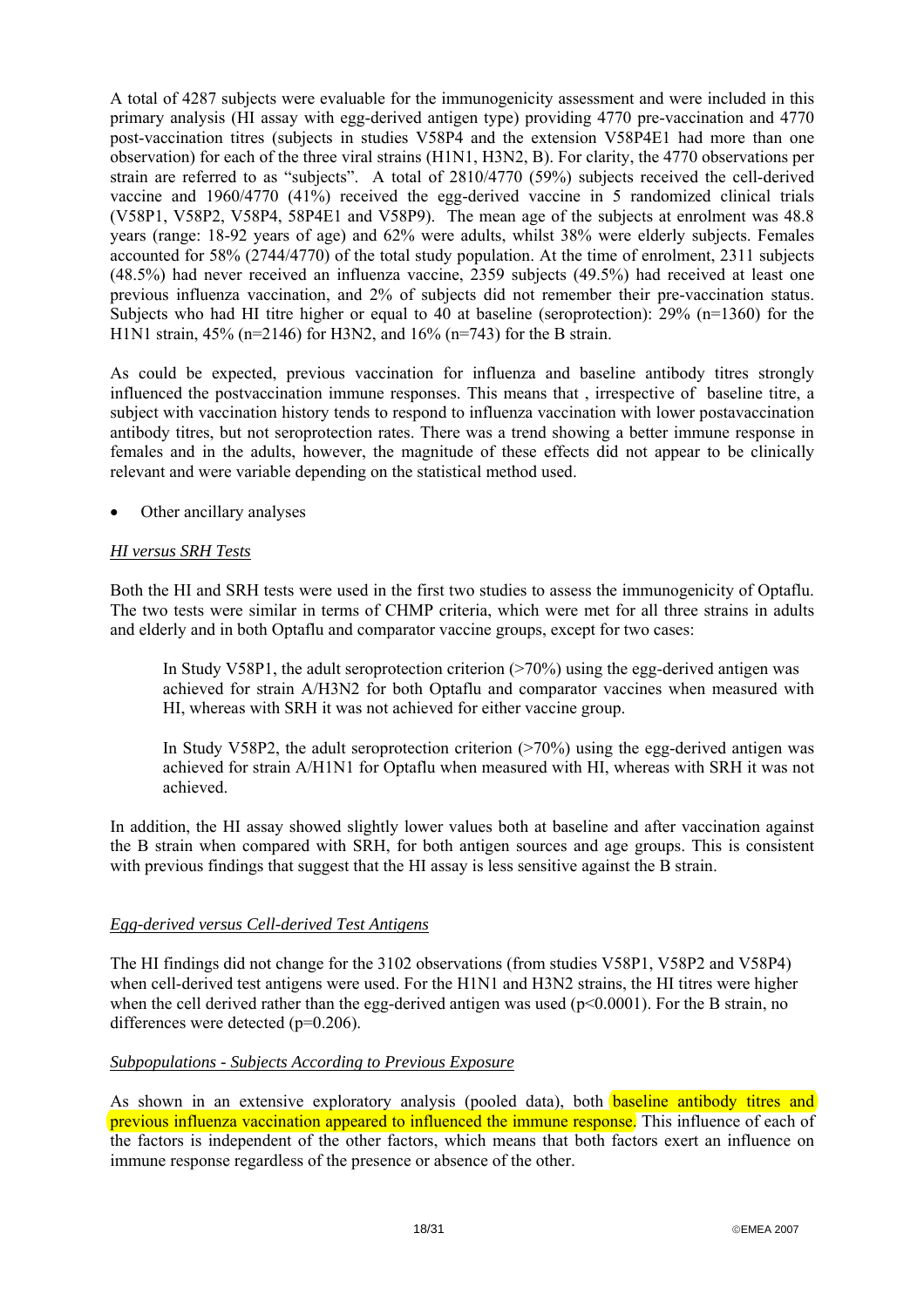## *Interchangeability of Vaccines*

In study V58P4E1, the achievement of the CHMP criteria in the adults was not influenced by whether or not Optaflu or comparator vaccines had been used previously. Thus, it can be concluded that both vaccines are interchangeable for annual vaccination campaigns.

## *Persistence of Antibody Titres*

In study V58P9, the seroprotection rates remained above the CHMP criterion of 70% until 6 months after vaccination, against the two A influenza strains. GMTs remained greater than 2.5-fold above baseline. At 6 months to the seroprotection was in agreement to CHMP criteria regardless of baseline titre status or whether the subjects had received a previous influenza vaccination.

No study was designed to evaluate the persistence of the immune response after 1 year. However, persistence could be assessed in subjects of study V58P4 who continued in the extension study V5P4E1 one year later, and whose baseline titres at day 1 therefore could reflect the persistence of antibody at 12 months (although there could be a contribution from natural exposure, the study did not allow for a differentiation between the two factors). Due to annual variation, subjects in V58P4E1 were exposed to only two of the three strains in the previous year's vaccination administered in V58P4 and therefore, persistence could only be assessed against the two identical strains in the vaccine previously administered (A/H1N1 and B).

Although after one year, the GMTs had fallen to about half their previous value against A/H1N1 and to about one third of their previous value for the B strain, seroprotection rates remained significantly higher for the identical strains for both adults and elderly subjects than one year previously (i.e., before vaccination).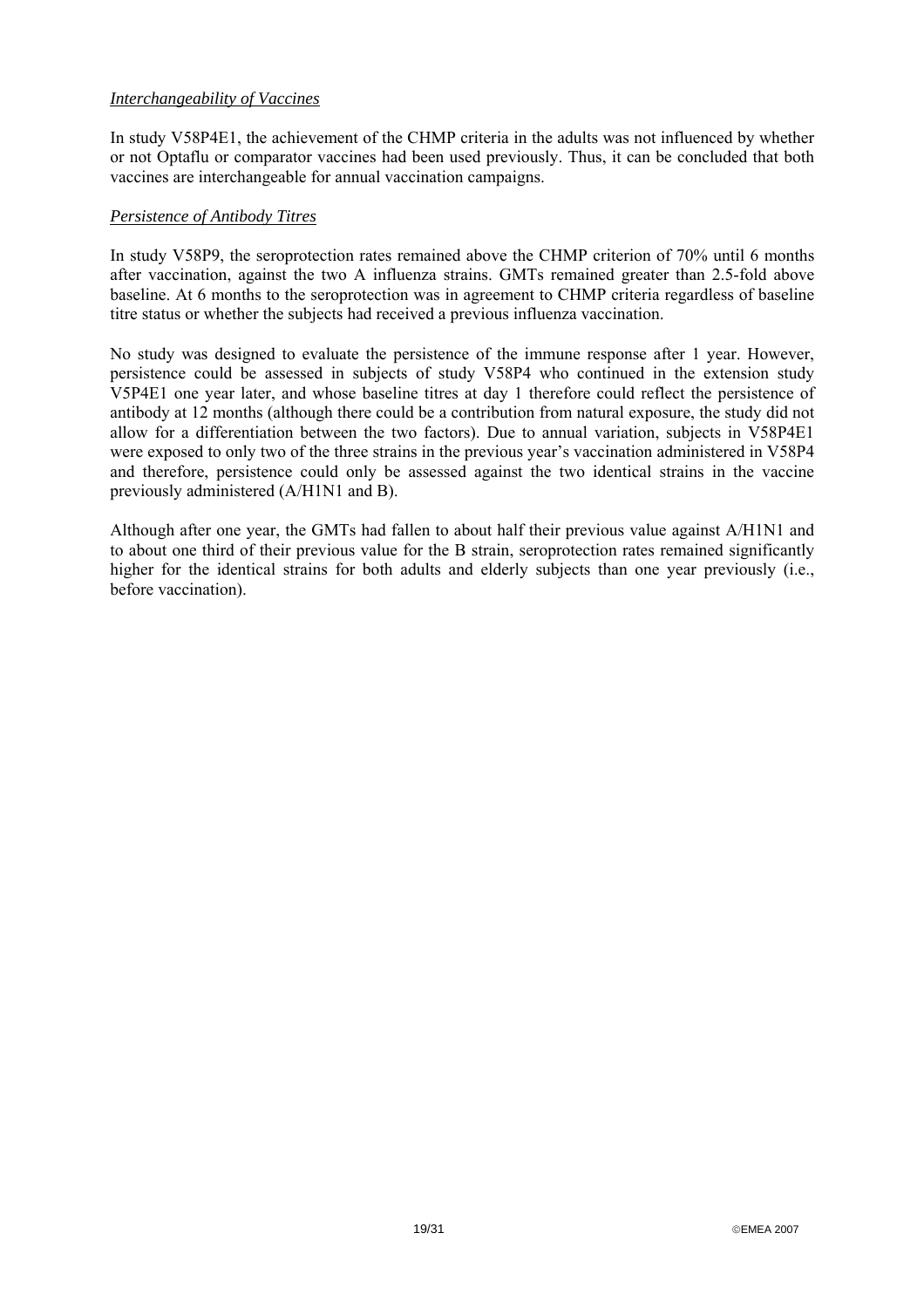

**Persistence of antibody titers at 1 year after vaccination in V58P4 in PP population of V58P4E1 (N=4770).** 

**H3N2 (drift from 2004)**

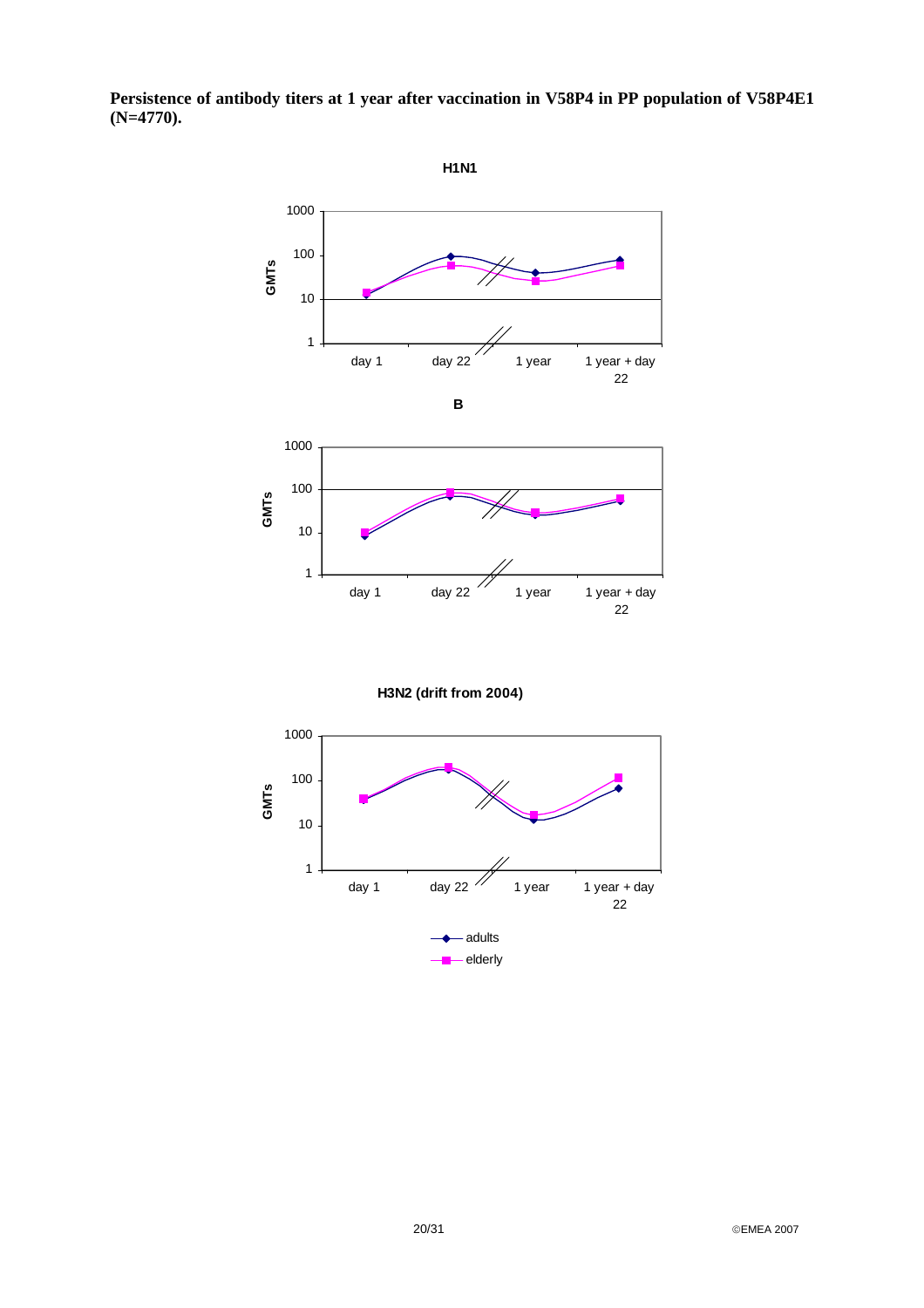• Clinical studies in special populations

The vaccine was studied in adults and elderly in accordance with the relevant guideline. Seroresponses were assessed in the elderly population, stratified into 5 year age intervals (i.e., 60-64, 65-69, 70-74, 75-79, ≥80 years). The geometric mean ratios (GMRs) were used to investigate possible differences between the age strata. Within the confines of the small sample sizes of each of the age strata, no marked differences in the immune responses among the age and vaccine groups were observed.

The studies were not designed to evaluate other specific high-risk groups. Nonetheless, during the programme a significant number of elderly subjects developed medical conditions and therefore became representative of those who are at increased risk for complications from influenza.

In subjects with conditions associated with an increased risk of complications, e.g., cardiovascular and pulmonary conditions and diabetes mellitus, the incidence of these conditions in subjects of Optaflu and control groups was similar. Underlying conditions classified under circulatory system affected 17% and 21% of subjects in Optaflu and control group, respectively, diabetes mellitus affected 3% of subjects in each vaccine group, and conditions of the respiratory system affected 2% of subjects in each vaccine group. Due to the relatively high number of subjects with underlying disease in V58P4 compared with the other studies, this was the most appropriate study in which to evaluate at risk populations.

In V58P4, for both Optaflu and control vaccines, all CHMP criteria were passed in the subset of subjects  $(N = 448)$  with cardiovascular and pulmonary conditions as well as diabetes mellitus. Therefore, both vaccines induced acceptable immune responses also in at risk subjects with underlying medical conditions.

No other special populations, including children, were studied

Supportive study

With the exception of a difference in the age range of adult subjects (18-49 years in V58P5 vs. 18 - 60 years in the European programme), the demographic and other baseline characteristics were consistent with those of the European programme.

These data from the statistically powered study V58P5 demonstrate all three CHMP criteria were met for both vaccine groups.

| Test (antigen type)                                 |                                  | <b>HI</b> (egg-derived antigen) |                                 |                     |                                  |          | HI (cell-derived antigen)       |            |
|-----------------------------------------------------|----------------------------------|---------------------------------|---------------------------------|---------------------|----------------------------------|----------|---------------------------------|------------|
| <b>Serological Criteria</b>                         |                                  |                                 |                                 |                     | <b>Vaccine</b>                   |          |                                 |            |
| to meet<br><b>CPMP/BWP/214/96</b>                   | <b>Cell-Derived</b><br>$(N=307)$ |                                 | <b>Egg-Derived</b><br>$(N=304)$ |                     | <b>Cell-Derived</b><br>$(N=307)$ |          | <b>Egg-Derived</b><br>$(N=304)$ |            |
| requirements                                        |                                  |                                 |                                 |                     | AGE GROUP: 18-49 years (adults)  |          |                                 |            |
|                                                     |                                  |                                 | A/New Caledonia/20/99           |                     |                                  | (A/H1N1) |                                 |            |
| Seroprotection $\geq 70\%$                          | 96%                              | $^{+}$                          | 98%                             | $^{+}$              | 97%                              | $^{+}$   | 98%                             | $^{+}$     |
| (day 22/day 1) $\geq$ 2.5<br><b>GMR</b>             | 6.88                             | $^{+}$                          | 7.98                            | $^{+}$              | 7.03                             | $^{+}$   | 7.96                            | $^{+}$     |
| Seroconversion or                                   | 61%                              | $^{+}$                          | 63%                             | $^{+}$              | 60%                              | $+$      | 63%                             | $^{+}$     |
| significant increase $\geq 40\%$                    |                                  |                                 |                                 |                     |                                  |          |                                 |            |
|                                                     |                                  |                                 |                                 | A/California/7/2004 |                                  | (H3N2)   |                                 |            |
| Seroprotection $\geq 70\%$                          | 93%                              | $^{+}$                          | 97%                             | $^{+}$              | 96%                              | $^{+}$   | 98%                             | $^{+}$     |
| $(\text{day } 22/\text{day})$<br><b>GMR</b><br>>2.5 | 12                               | $+$                             | 15                              | $^{+}$              | 11                               | $+$      | 14                              | $^{+}$     |
| Seroconversion or                                   | 85%                              | $+$                             | 90%                             | $^{+}$              | 86%                              | $^{+}$   | 90%                             | $^{+}$     |
|                                                     |                                  |                                 | 21/31                           |                     |                                  |          |                                 | ©EMEA 2007 |

#### **Summary of Immunogenicity of study V58P5 according to CHMP criteria**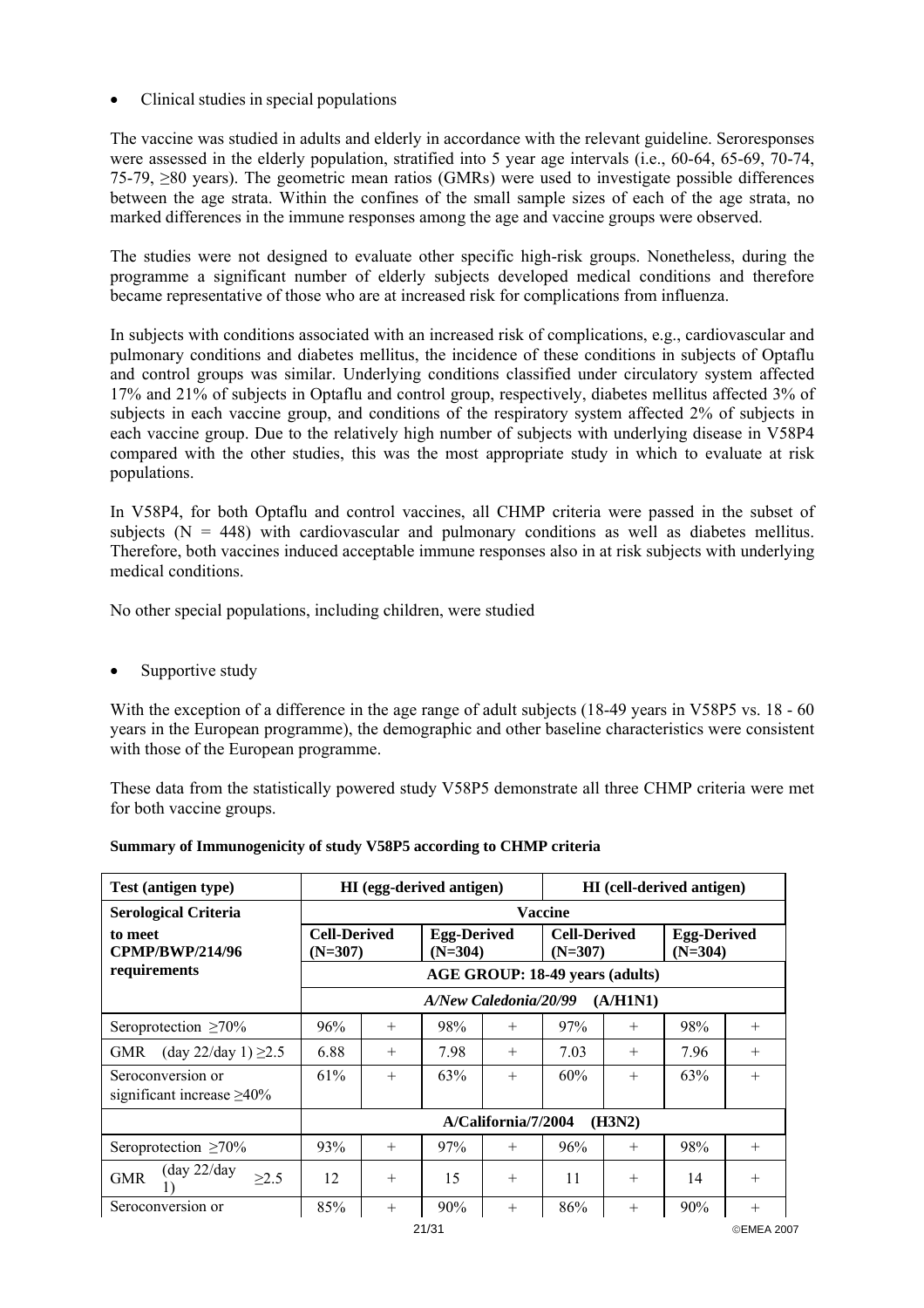| significant increase $\geq 40\%$                          |      |        |     |                            |   |      |  |
|-----------------------------------------------------------|------|--------|-----|----------------------------|---|------|--|
|                                                           |      |        |     | <b>B/Shanghai/361/2002</b> |   |      |  |
| Seroprotection $\geq 70\%$                                | 86%  |        | 87% | 85%                        |   | 79%  |  |
| $(\text{day } 22/\text{day})$<br>$\geq$ 2.5<br><b>GMR</b> | 7.09 | $^{+}$ | 6.5 | 6.83                       | + | 5.38 |  |
| Seroconversion or<br>significant increase $\geq 40\%$     | 69%  |        | 70% | 69%                        |   | 61%  |  |

## Discussion on clinical efficacy

Immunogenicity was assessed using HI-assay, according to predefined CPMP criteria, both at baseline and 3 weeks post vaccination. Overall the serological responses to Optaflu were comparable to the egg- derived comparator vaccines for all parameters, i.e. GMT ratio, seroresponse (defined as significant increase or seroconversion) and postvaccination seroprotection. In addition to the HI assay, the SRH assay was applied in 2 studies (V58P1 and V58P2). In both studies, the seroprotection criterion was achieved with HI, but not with SRH

The applicant also evaluated egg-derived versus cell derived test antigens for the HI-assays. In general, it appeared that the cell -derived antigens resulted in slightly higher HI responses. However, the formal assessment according to the CPMP criteria was based upon the egg-derived test antigens.

In most studies all 3 criteria were met, except for southern hemisphere study V58P2 and extension study V58P4E1. In study V58P2, 72-95% of the vaccinees and in study V58P4E1 all vaccinees were immunised in the previous year as well. In these studies especially geometric mean ratio and seroresponse were less likely to meet the CPMP criteria. However, postvaccination seroprotection rate was always met. In addition, in these two studies where the population had a high vaccination history, it was also shown that with the use of alternative SRH assay, the criteria were met. For all 3 strains and 2 age bands, only the cell derived SRH assay consistently fulfilled the postvaccination seroprotection rate, and appeared to be the most sensitive to achieving the other parameters as well. It was concluded that the finding was most likely an issue related to the variability of these assays.

With regard to extension study V48P4E1, not all CPMP-criteria were met for strains A/Caledonia and B/Shanghai. Since these latter 2 strains were not changed compared to the previous year, the possibility of residual immunity for these strains was considered as explanation for the inability to achieve the criteria dealing with significant titre rise and GMR. The applicant provided the baseline data, and stratified analysis for baseline titre (i.e.  $\leq 10$  vs  $\geq 10$ ), which supported the assumed responsiveness (as far as GMT increase is concerned) in relation to baseline titre.

In the other studies, fewer individuals had received a vaccination in the previous year, although it still ranged between 23-42% in the adults and between 40-62% in the elderly. In the meta-analysis the applicant reports that vaccination history is an independent factor for postvaccination response. However, this is based upon proportions of subjects with prevaccination seroprotection and not on prevaccination titre. Others (Beyer W. E. et al., 2004) have shown that using logistic regression models, vaccination history is only predictive for prevaccination titre, but not postvaccination titre.

Persistence of antibody titres was addressed in extension study V58P4E1. Although the titres decreased over time, the predefined seroprotection level (HI>40) was still maintained after 12 months in approximately half of the population at the time of revaccination (i.e. the prevaccination seroprotection rate of study V58P4E1).

In addition, it was noted that day 180 immunogenicity data for study V58P9 showed the lowest postvaccination seroprotection rate for B-strain, falling below 70% in both treatment arms, during an influenza epidemic season where also B strain circulated.

A specific issue with the HI titre is the between laboratory variability, which can exceed 300%. This may seriously hamper between study comparisons. However, this concern could be dismissed since all assays were performed in one laboratory only.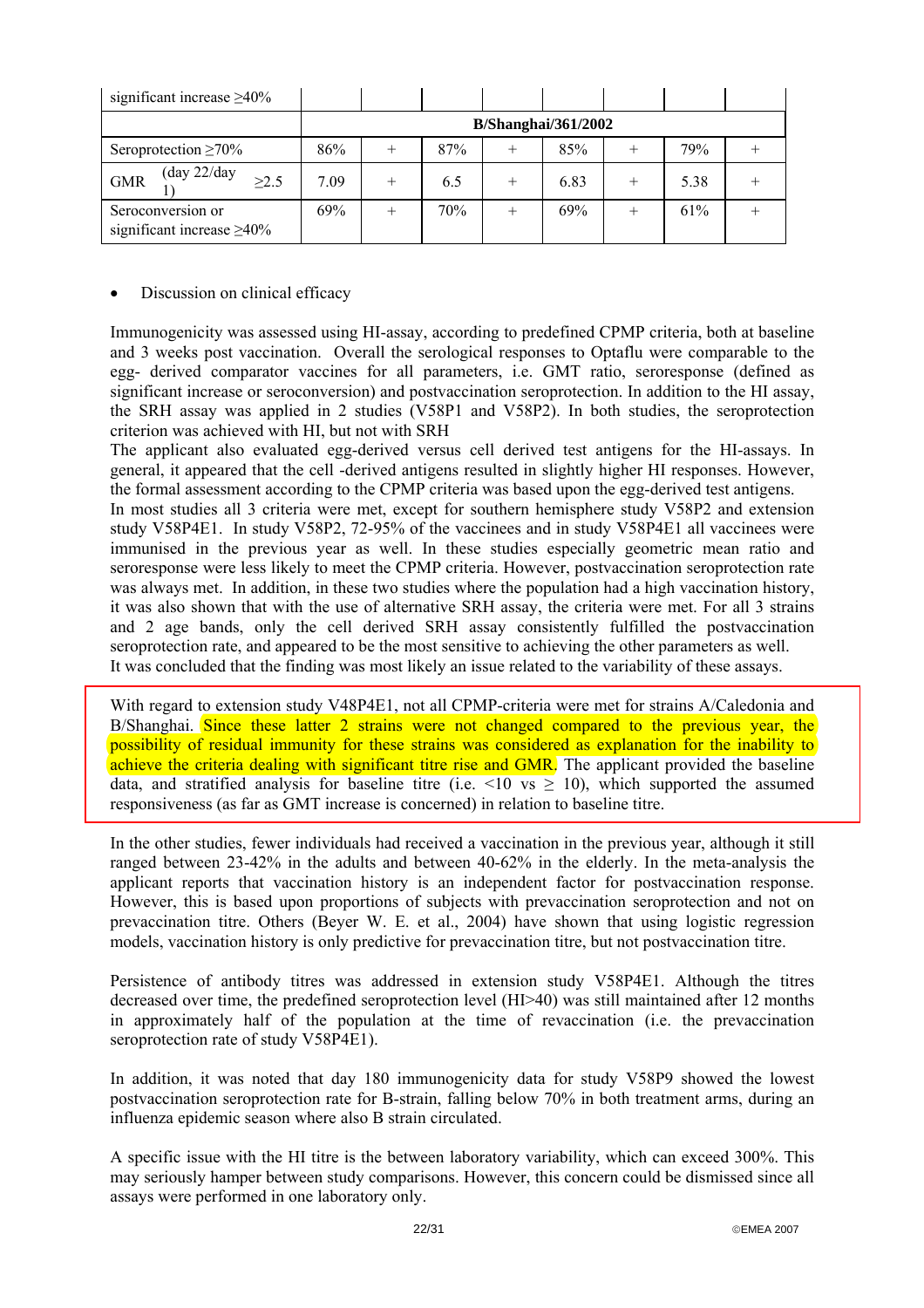Overall the study population comprised of mostly healthy adults and elderly, although a proportion of individuals had underlying disease and as such was not in agreement with the inclusion criteria. The applicant provided stratified analyses and a tabulation of all conditions. The small numbers in the subanalyses precluded conclusions for these individual studies. The meta-analysis, however, also addressed co-morbidity. Analysis of this variable did not indicate a difference between the cell derived and egg derived formulation for the subgroup with comorbidity.

Especially in the elderly population the mean age of the vaccinees was relatively young. As it is known that immune responsiveness to influenza vaccine decreases with age, it was considered important that stratified analyses in different age categories in the elderly population (i.e. 60-64, 65-69, 70-74,75-79  $\geq$ 80 years) were provided. Non-adjusted analyses were provided for the 5-year age bands. Although for the small studies an age related decline in GMR was observed this was only obvious for A/H1N1 strain in the pivotal study V58P4. An overall analysis was not provided. Since in all age strata the CHMP criteria were met, it is however unlikely that an overall analysis would change the conclusions substantially.

Finally, in a subset of study V58P9, the clinical outcome Influenza Like illness (ILI) was addressed. As such data may be important to extend the knowledge on the efficacy of seasonal influenza vaccines and Optaflu, the applicant provided details on the 7 cases of culture confirmed influenza B infections, but a detailed analysis was not available. The infections occurred between 131 and 178 day postvaccination. Of interest was that none of the patients showed a significant increase in HI-titre against the vaccine strain postinfection, which might indicate mismatch between circulating strain and vaccine strain or co-circulation. The applicant should provide incident rate based calculations and compare the epidemic characteristics for the study area (Lithuania) with the EU, as such data may provide some insight into the expectation for the European setting based on these data (Follow-up measure).

## **Clinical safety**

The **safety** of the vaccine has been evaluated in a total of 3693 subjects receiving at least 1 dose of the different Optaflu vaccine formulations. In the main safety study **V58P4E1** 2235 subjects were enrolled thereof 1105 received the candidate vaccine Optaflu and 1131 an egg-derived purified influenza vaccine, (Agrippal) as active control. The study population was age stratified, 1067 were adults (18-60 years of age) and 1168 belong to the elderly (>60 years of age).

Patient exposure

In all 5 studies safety profiles were evaluated in adult subjects following 2329 doses of Optaflu and 1472 doses of the comparator vaccine. Four of these studies also evaluated safety in elderly subjects following 1363 doses of Optaflu and 1387 doses of the comparator vaccine.

| <b>Studies</b>              | Adults    |           | Elderly   |           |
|-----------------------------|-----------|-----------|-----------|-----------|
|                             | Optaflu   | Control   | Optaflu   | Control   |
| Study V58P1                 | 60        | 62        | 60        | 58        |
| Study V58P2                 | 56        | 57        | 54        | 56        |
| Study V58P4                 | 652       | 648       | 678       | 676       |
| V58P4E1<br>Study            | 261/533   | 274/534   | 281/571   | 297/597   |
| (exposed for the first      |           |           |           |           |
| specific<br>time to         |           |           |           |           |
| formulation<br>total        |           |           |           |           |
| exposed)                    |           |           |           |           |
| Study V58P9                 | 1028      | 171       |           |           |
| <b>Subjects</b><br>exposed/ | 2057/2329 | 1212/1472 | 1073/1363 | 1087/1387 |
| doses administered          |           |           |           |           |

## **Table: Numbers of Subjects and doses (Safety Population)**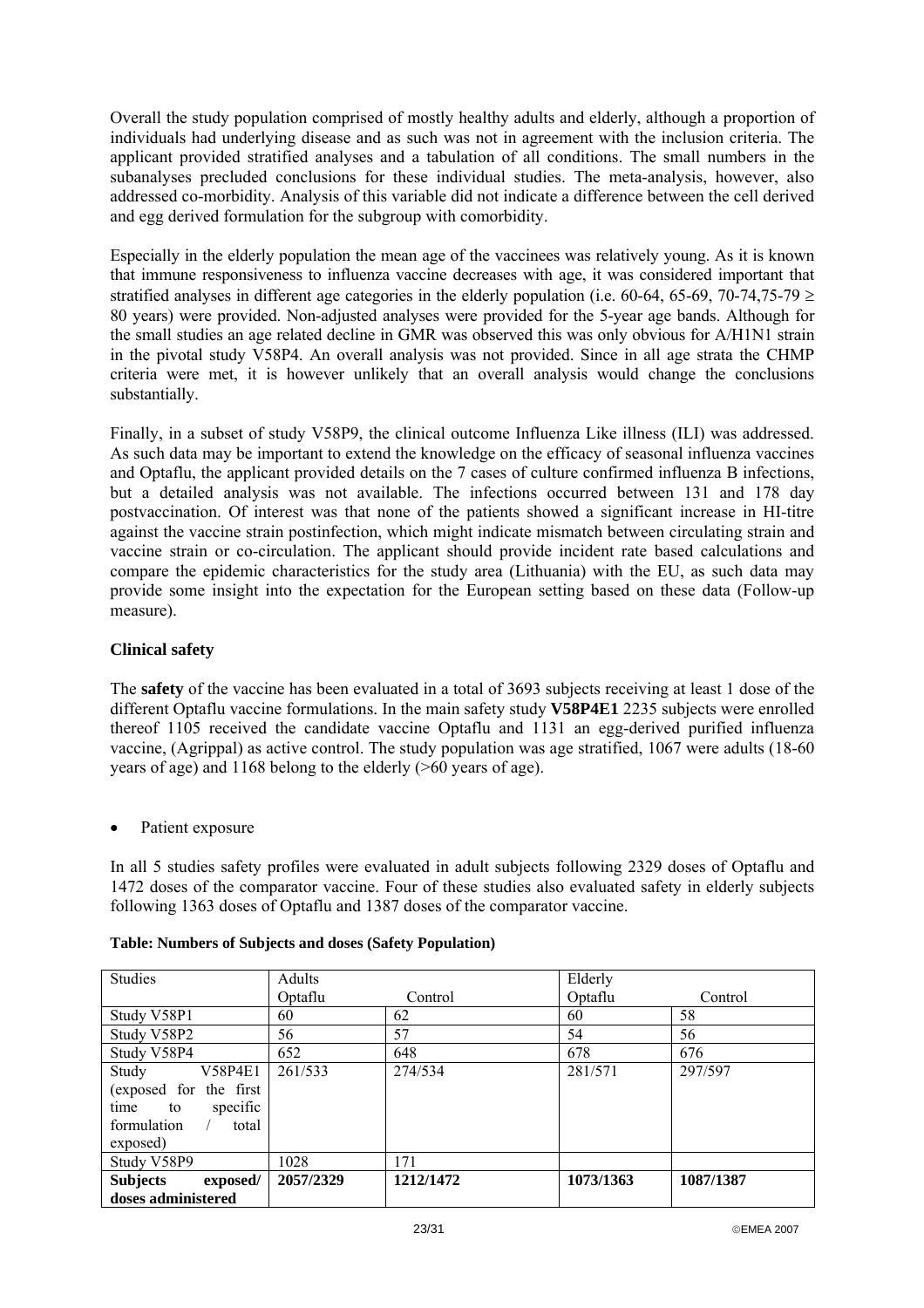| Total completed |           | 2312 | 1457 | 1351 | 1375 |
|-----------------|-----------|------|------|------|------|
| Withdrawal      |           | 18   |      | L3   |      |
| Reason          | Adverse   | -0   |      |      |      |
|                 | event     |      |      |      |      |
|                 | Withdrew  |      |      |      |      |
|                 | consent   |      |      |      |      |
|                 | Lost of   | . .  |      |      |      |
|                 | follow up |      |      |      |      |

• Adverse events

An extensive overview was given for the local and systemic reactogenicity. The data are analysed descriptively and according to so-called weighted risk ratios for any, local, systemic, or other indicator of reactogenicity, a ratio of 1 indicates no difference.

All safety data were analysed separately for adult and elderly subjects.

## **Table: Monitoring Periods for Safety Assessment**

| Study                     | Solicited AEs | All non       | Non solicited  | Non solicited   | All SAEs*   |
|---------------------------|---------------|---------------|----------------|-----------------|-------------|
|                           |               | solicited AEs | AEs leading to | AEs             |             |
|                           |               |               | premature      | necessitating   |             |
|                           |               |               | withdrawal     | physician visit |             |
| V58P1 (Safety lab. day 1) |               |               |                |                 | Day 1 to 22 |
| $+22)$                    |               |               |                |                 |             |
| V58P2                     | Day 1 to $7$  | Day 1 to $22$ |                |                 |             |
| V58P4                     |               |               | Day 22 to 181  |                 | Day $22$ to |
| <b>V58P4E1</b>            |               |               |                | Day 22-181      | 181         |
| V58P9                     |               |               |                |                 |             |

\*SAEs: serious adverse events

## **Solicited AEs**

There was no statistically significant difference between the two vaccines for any of the individual solicited local or systemic reactions except for pain at injection site, as was shown by the 95% confidence intervals (CIs) (a ratio of 1.0 indicates no difference). Solicited reactions classified as severe were very rare, but were balanced between the two vaccine groups in all cases (the severe indicators of reactogenicity were too infrequent in the elderly in many cases for weighted risk ratios to be calculated).

## Table: Indicators of Reactogenicity

| <b>Indicator</b>    | Weighted risk ratio (95% CI) |               |      |                |  |  |
|---------------------|------------------------------|---------------|------|----------------|--|--|
|                     |                              | <b>Adults</b> |      | <b>Elderly</b> |  |  |
| Injection site pain | 1.28                         | (1.11, 1.47)  | 1.42 | (1.09, 1.84)   |  |  |
| Ecchymosis          | 0.96                         | (0.69, 1.32)  | 0.91 | (0.63, 1.31)   |  |  |
| Erythema            | 0.93                         | (0.79, 1.09)  | 1.04 | (0.82, 1.30)   |  |  |
| Induration          | 0.93                         | (0.75, 1.16)  | 1.15 | (0.83, 1.60)   |  |  |
| Swelling            | 0.91                         | (0.68, 1.22)  | 1.02 | (0.68, 1.53)   |  |  |
| Chills              | 0.99                         | (0.70, 1.40)  | 1.08 | (0.71, 1.64)   |  |  |
| Malaise             | 1.01                         | (0.82, 1.23)  | 1.04 | (0.82, 1.31)   |  |  |
| Myalgia             | 0.92                         | (0.71, 1.19)  | 1.06 | (0.78, 1.43)   |  |  |
| Arthralgia          | 1.19                         | (0.84, 1.70)  | 1.05 | (0.76, 1.44)   |  |  |
| Headache            | 1.11                         | (0.92, 1.33)  | 1.01 | (0.80, 1.29)   |  |  |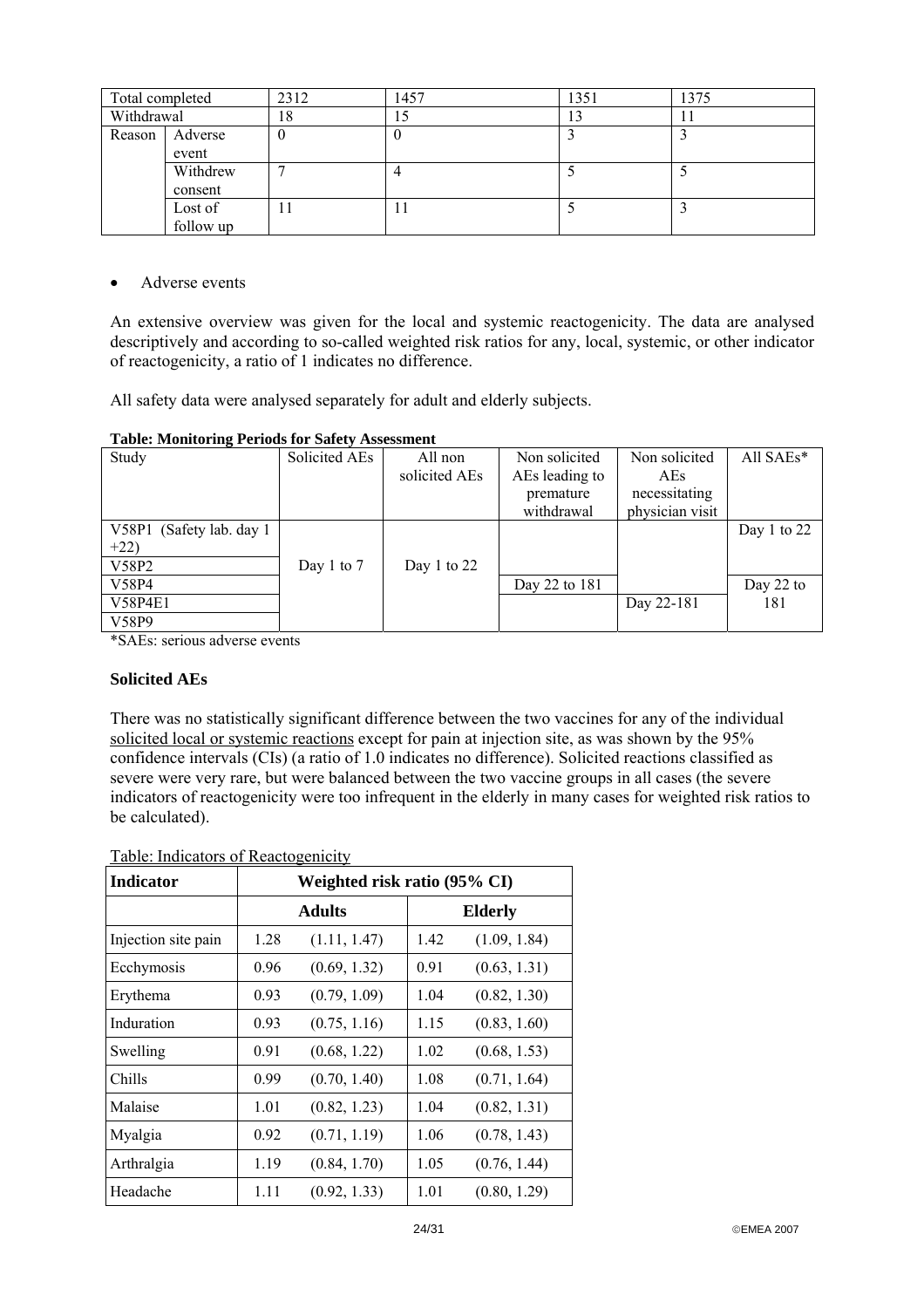| Sweating | 1.08 | (0.77, 1.52) | 1.07 | (0.79, 1.46) |
|----------|------|--------------|------|--------------|
| Fatigue  | 1.02 | (0.84, 1.25) | 1.01 | (0.81, 1.27) |
| Fever    | 0.52 | (0.23, 1.17) | 0.90 | (0.35, 2.35) |

Within each study, the percentages of adult subjects experiencing at least one solicited AE within a week of vaccination were balanced between the vaccine groups (Optaflu: 36% - 77%, control 33% - 72%). However, higher percentages of subjects from the phase 1 and phase 2 studies (V58P1, V58P2) reported solicited AEs compared with the phase 3 studies. When pooled across studies, the percentages of subjects experiencing any solicited AE only differed by 2% between vaccine groups. The weighted risk ratios suggested no difference in local reactions, systemic reactions, and other indicators of reactogenicity between the Optaflu and control vaccines.

The percentages experiencing local reactions (range, 25% - 60%) were higher than systemic reactions (range, 16% to 48%) within each study. Other indicators of reactogenicity (range, 2% to 11%) were relatively infrequent and balanced between the groups.

The most common local reactions in both vaccine groups were pain and erythema (range, 15% - 18%). The most common systemic reactions in both vaccine groups were headache, fatigue, and malaise (range,  $11\% - 13\%$ ).

Within each study, the percentages of elderly subjects experiencing at least one solicited local or systemic reaction within a week of vaccination were balanced between the vaccine groups (Optaflu: 26% - 63%, control 25% - 76%). However, higher percentages of subjects from the phase 1/2 and phase 2 studies (V58P1, V58P2) reported solicited reactions than the phase 3 studies. When pooled across studies the percentages experiencing any reaction between vaccine groups only differed by 1%. The weighted risk ratio with 95% CIs suggested no difference in overall percentages experiencing local reactions, systemic reactions, and other indicators of reactogenicity between Optaflu and control vaccines. The percentages experiencing local reactions (range, 16% - 62%) were higher than systemic reactions (range, 13% - 40%) when compared between vaccine groups within each study. Other indicators of reactogenicity (range, 2% to 9%) were relatively infrequent and balanced between the groups.

Pain and erythema were the local reactions experienced by the highest percentages in both vaccine groups (range, 6% - 10%). Fatigue, headache, and malaise were the systemic reactions experienced by the highest percentages in both vaccine groups (range, 9% - 10%). There was no statistically significant difference between the two vaccines for any solicited reactions except for pain for which the Optaflu groups had a weighted risk of 1.42 over the control group with 95% CIs that do not include 1. The subsequently submitted supportive US study versus a different US licensed comparator, Fluvirin, did not show the same trend. Further data are needed to exclude that pain may occur more frequently in subjects receiving Optaflu (follow up measure).

## Reactogenicity after a second dose (Studies V58P4 and V58P4E1):

The extension study allowed an assessment of safety after vaccinations given in consecutive years. Adult and elderly subjects were enrolled at a 1:1 ratio into Optaflu and comparator vaccine groups of the extension study (V58P4E1) conducted in the subsequent influenza season. Each vaccine group contained equal proportions of subjects vaccinated with Optaflu and comparator vaccine the previous year. Overall frequencies of solicited AEs (especially the systemic reactions) were lower after the second dose. Results were independent of the type of influenza vaccine given previously and were similar for the two vaccine groups.

However, for Optaflu there was a slightly higher incidence of reactions in subjects receiving EGG/ Optaflu than in those receiving Optaflu / Optaflu (notably the systemic reactions malaise and myalgia for elderly, and pain for adult).

|     | Table: Overview of reactogenecity: Percentages of subjects who received two doses, one year apart |                 |                |  |  |  |  |  |
|-----|---------------------------------------------------------------------------------------------------|-----------------|----------------|--|--|--|--|--|
| Age | Type of                                                                                           | $V58P4(N=2654)$ | <b>V58P4E1</b> |  |  |  |  |  |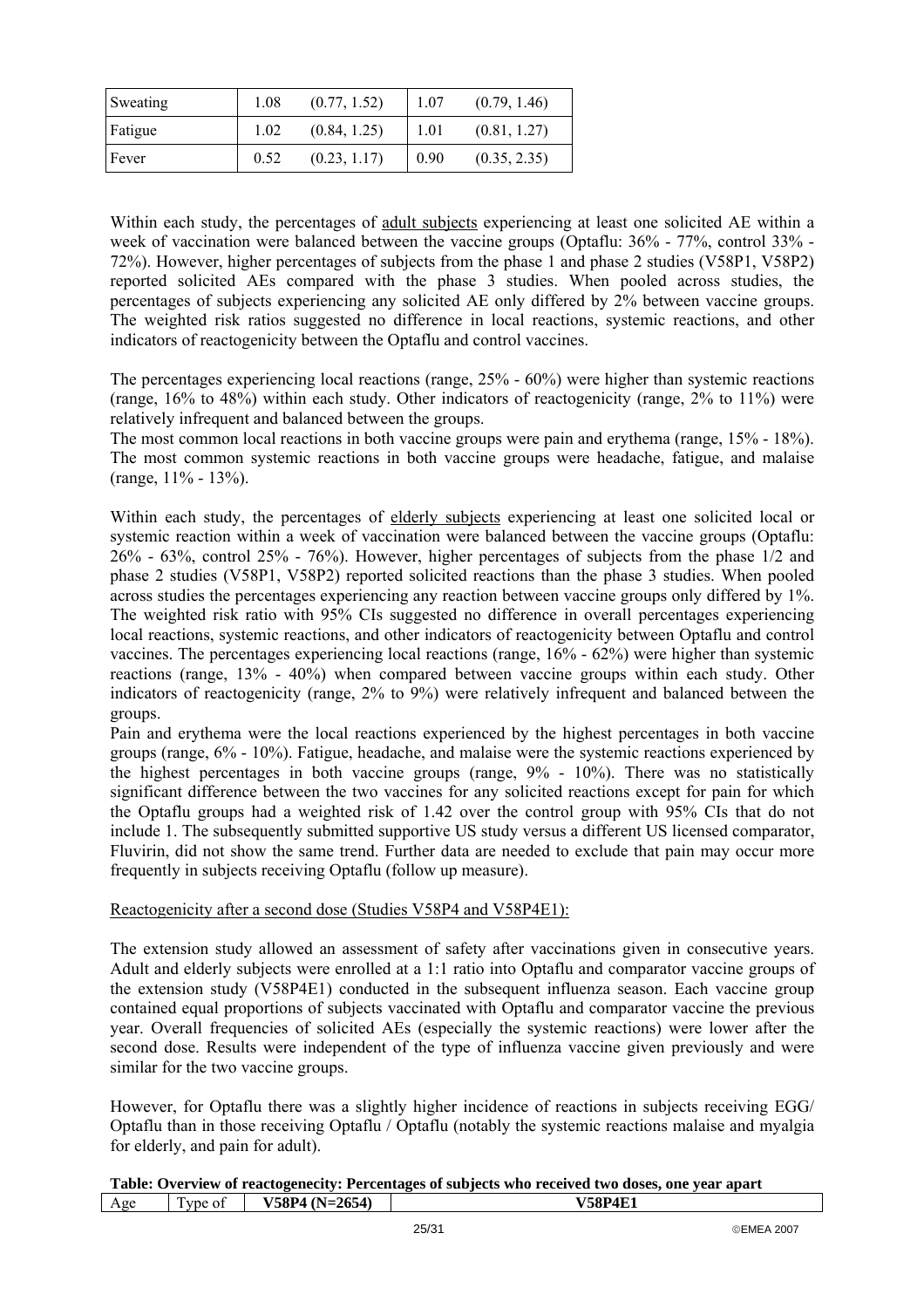| group   | reaction | Optaflu   | <b>EGG</b> | Optaflu           | Optaflu           | EGG/Optaflu       | <b>EGG/EGG</b> |
|---------|----------|-----------|------------|-------------------|-------------------|-------------------|----------------|
|         |          | (652)     | (648)      | / Optaflu         | /EGG              |                   | $(N=260)$      |
|         |          | adult/    | adult/     |                   | $(N=274$ adult)   | $(N=261$ adult)   | adult)         |
|         |          | 678       | 676        | $(N=272$ adult)   | $(N=297$ elderly) | $(N=281$ elderly) | $(N=300)$      |
|         |          | elderly)  | elderly)   | $(N=290$ elderly) | $\%$              | $\frac{0}{0}$     | elderly)       |
|         |          | $\%$      | $\%$       | $\frac{0}{0}$     |                   |                   | $\%$           |
| Adult   | Any      | 40        | 41         | 33                | 31                | 39                | 34             |
|         | Local    | 32        | 31         | $29(N=78)$        | $27(N=73)$        | 32 $(N=84)$       | $29(N=76)$     |
|         |          | $(N=209)$ | $(N=200)$  |                   |                   |                   |                |
|         | Systemic | 22        | 23         | $15(N=41)$        | 17 $(N=46)$       | 18 $(N=46)$       | 16 $(N=42)$    |
|         |          | $(N=144)$ | $(N=147)$  |                   |                   |                   |                |
| Elderly | Any      | 34        | 32         | 23                | 26                | 28                | 24             |
|         | Local    | 22        | 18         | 16 $(N=47)$       | 17 $(N=51)$       | $20(N=50)$        | 16 $(N=47)$    |
|         |          | $(N=149)$ | $(N=121)$  |                   |                   |                   |                |
|         | Systemic | 22        | 22         | 13 $(N=37)$       | 13 $(N=40)$       | 17 $(N=47)$       | 12 $(N=37)$    |
|         |          | $(N=146)$ | $(N=147)$  |                   |                   |                   |                |

## **Non-solicited Adverse Events**

Within each study, the percentages of adults experiencing at least one non-solicited AE within 3 weeks after vaccination were balanced between the vaccine groups (Optaflu: 9%-25%, comparator 7%-31%). However, higher percentages of subjects from the phase 1 and 2 studies (range, 17%-31%) reported non-solicited AEs than in the phase 3 studies (range, 7%-15%). When pooled across studies the percentages experiencing any non-solicited AE only differed by 1%. The weighted risk ratio with 95% CIs indicated no difference between Optaflu and comparator vaccines.

Most AEs were either common illnesses expected in this population or known vaccine side effects.

There were no differences in severity profiles between the vaccine groups for all non-solicited AEs when compared by study or between the pooled vaccine groups. Overall, most non-solicited AEs were mild and only 9 subjects of Optaflu group and 6 subjects of the control group experienced severe AEs.

The percentages of elderly subjects across studies experiencing at least one non-solicited AE within 3 weeks of vaccination were balanced between the vaccine groups (Optaflu: 8%-28%, control 6%-30%). However, higher percentages of subjects from the phase 1/2 and phase 2 studies (range, 15%-30%) reported non-solicited AEs than the phase 3 studies (range, 6%-13%). The percentages of nonsolicited AEs between vaccine groups for the pooled population differed by only 2%. The weighted risk ratio with 95% CIs showed no difference overall between the pooled Optaflu and control vaccines. Most AEs were either common illnesses expected in this population or known vaccine side effects.

There were no differences in severity profiles between the vaccine groups for all non-solicited AEs when compared by study or between the pooled vaccine groups.

The numbers and percentages of subjects experiencing non-solicited AEs within 6 months during study V58P4 were similar to those reported within 3 weeks in both the adult and elderly subjects. This reflects the change in the criteria for assessment of safety after 3 weeks, which only required that SAEs and AEs leading to premature withdrawal from the study were monitored.

Serious adverse event/deaths

There were three SAEs leading to death reported, during the 3- week safety follow-up. All three deaths were in study V58P4, all in elderly subjects: carbon monoxide poisoning, cerebrovascular accident and hypertension, adenocarcinoma of the lung.

For the studies V58P4E1 and V58P9, and the US study V58P5, four additional SAEs reported after the 3-week follow-up led to death in adult and elderly subjects (compression of the neck, cerebral haemorrhage on day 127, sudden cardiac death on day 33, acute myocardial infarction on day 59). All were judged to be unrelated to the vaccination.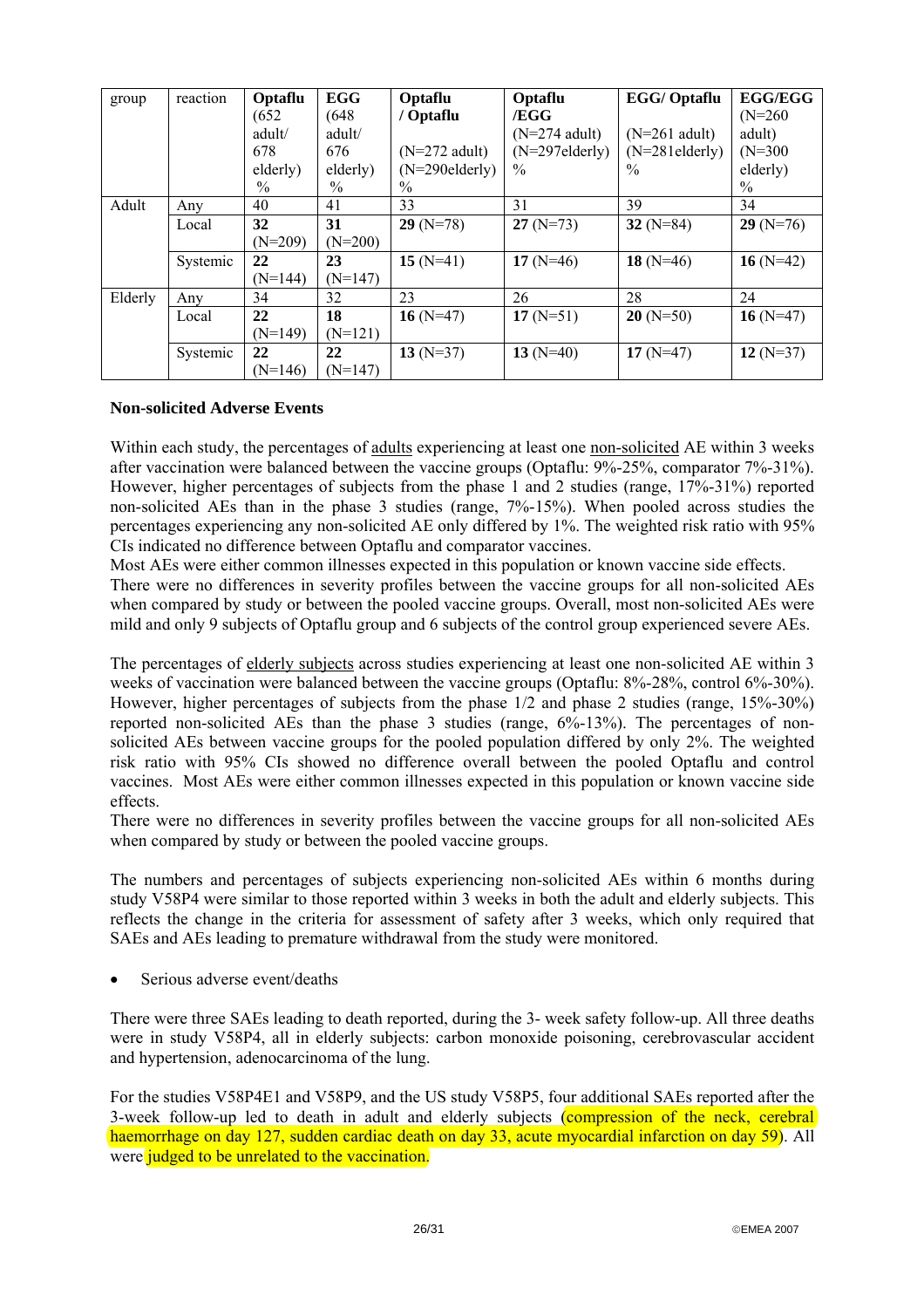Overall, 57 subjects experienced a total of  $68$  non-fatal SAEs within the 3 weeks follow up or at any time for V58P4, all were judged as unrelated to the vaccinations. The criterion for seriousness in all but one SAE (elderly subject of V58P4 [i.e., pneumonia, Optaflu group]) included hospitalization. Three of these non-fatal SAEs led to premature withdrawal from the study. The majority of non-fatal SAEs (53/68) were reported by elderly subjects.

• Laboratory findings

Clinical hematological and urinary routine analyses (hematological, including erythrocyte sedimentation rate, hematochemical, urinary analyses) were carried out on samples provided by participants in V58P1 on the day of, but prior to vaccination and 21 days after the administration of the flu vaccines. There were no consistent significant changes.

Safety in special populations

There were no specific studies in special populations.

Discontinuation due to adverse events

In the adult population none was due to an AE. In elderly, there was one withdrawal due to an SAE in the Optaflu group in study V58P1 as follows: a 79-year old man (the oldest subject in the study) was administered Optaflu. On day 17 he was hospitalized due to syncope, which was classified in the case report form (CRF) as severe. The subject withdrew from the study, at which time the AE persisted.

With the exception of 3 deaths, there were no other discontinuations for AEs in the elderly population in study V58P4. In extension study V58P4E1 serious AEs lead to the discontinuation of 2 elderly subjects (one in each group) (both acute myocardial infarction).

• Discussion on clinical safety

The preclinical and quality dossiers did not suggest that the differences observed between the eggderived and cell cultured formulation has changed the antigenic characteristics. Therefore clinical evaluation of safety according to the CHMP criteria laid down in Annex (CPMP/BWP/2490/00) is acceptable. With regard to the sample size, however, it was noted that a substantial number of subjects (n=2235) were entered twice in 2 different studies with an interval of one year; hence it was considered questionable whether these individuals could be handled as independent variables in the safety assessment. In an extensive re-analysis of the reactogenicity data it was shown that exclusion of extension study V58P4E1 did not significantly change the outcome. A drawback, however, was that the total exposure in the experimental group decreased to 2588 adult and elderly vaccinees. For the purpose of reactogenicity assessment, this sample size is still well above the minimum requirement and in agreement with the requirements of the Annex. Concerning adverse events, given the experience of the egg-derived formulation, the sample size is considered sufficient for the present application, provided that the follow up on safety and reactogenicity of the new formulation is sufficiently addressed in the Risk Management Plan.

Furthermore, the observed lower frequency of local and systemic reactions in the extension study seemed related to the fact that those individuals who had less local or systemic reactions continued in the extension group. The applicant reported on a planned extension study (V58P4E2), including all subjects originally enrolled. Although the study seems interesting and informative as far as the questions concerning immunogenicity and reactogenicity following repeated annual vaccination are concerned, it does not seem adequate to solve the question with regard to selection bias.

With regard to the other prerequisites for the safety analysis, all studies were conducted as observer blinded studies, and the pivotal study V58P4 was followed up of 6 months. An extensive overview was given for the local and systemic reactogenicity. Only injection site pain was found to occur more frequently in subjects vaccinated with Optaflu. On the basis of the data provided, it cannot be excluded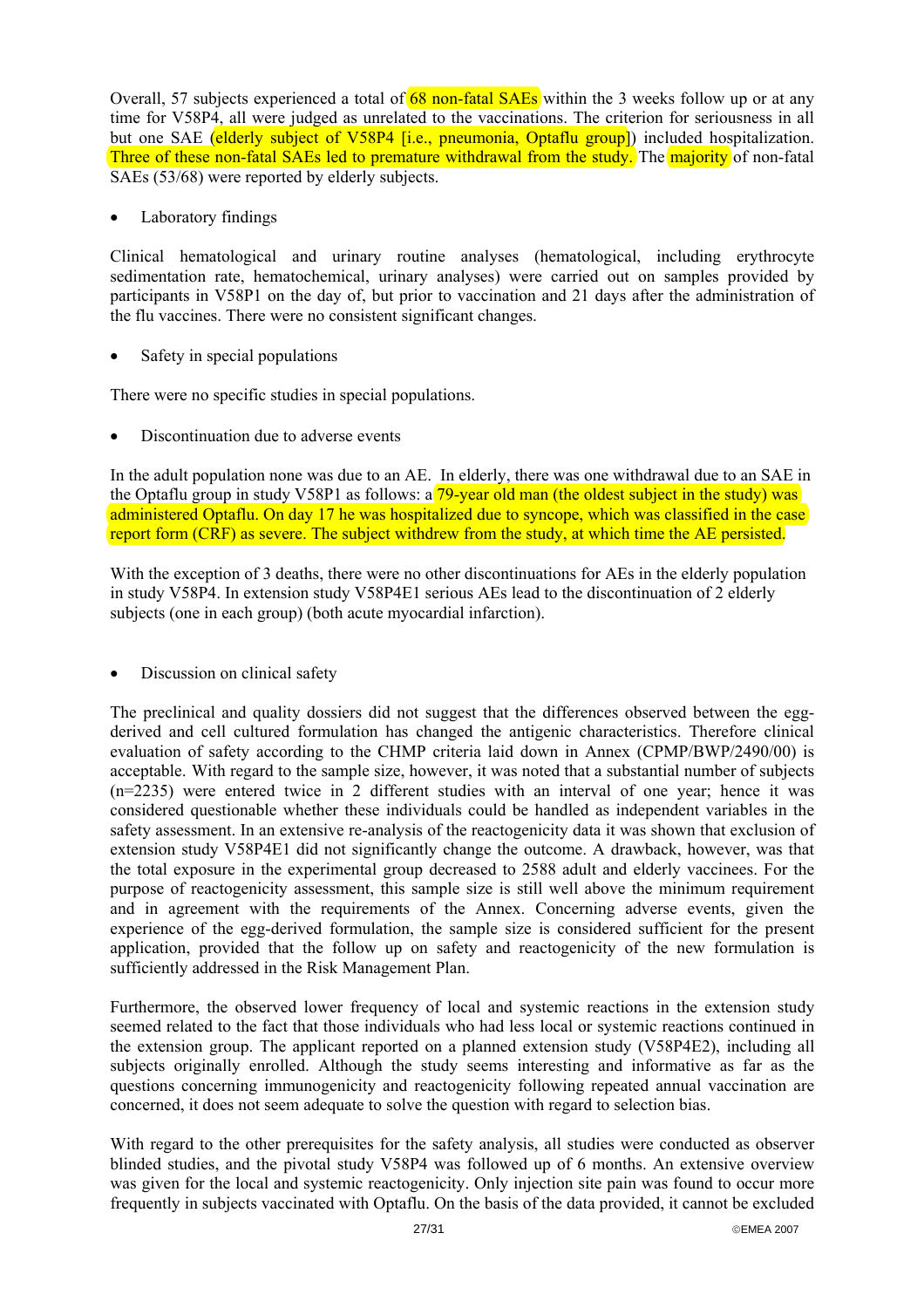that injection site pain is a result of a local reaction to the injection, which may be more frequent for Optaflu formulation compared to the control formulation Agrippal. Since it concerns an event generally graded as mild and self-limiting, it is considered appropriate that the applicant commits to active surveillance and a proper statement in the SPC.

In addition, although overall the vaccine seems to be well tolerated, and comparable to the control vaccine, it is questioned why only severe cases of systemic reactogenicity were reported in subjects who received  $\hat{2}$  subsequent doses of Optaflu (in  $\hat{2}$  subsequent years). One cannot fully exclude increased systemic reactogenicity to Optaflu. However, the overall safety evaluation and the statistical analysis provided, indicated that these systemic events occur at a very low frequency and will probably not be of major clinical relevance. The measures proposed seem appropriate. The applicant commits to address this issue in the Risk Management Plan.

Non-solicited (severe) adverse events were reported at a low frequency in both treatment groups and age categories. There were no marked differences between groups, and more importantly no specific safety signal. None of the severe adverse events were considered to be related to the cell cultured or egg derived vaccine. Despite the fact that the reported frequencies did not suggest a significant difference between the cell derived and egg based formulations, in adult subjects vaccinated with Optaflu in the second year, more SAEs were reported (2% vs. 1% in the controls). All adverse events will be meticulously monitored in the PSUR (Follow-up measure).

The distribution and characteristics of the severe adverse events in the elderly population also reflect the underlying health status of the population, despite the inclusion criterion of being "healthy". It highlights the need for stratified analysis of the population with and without comorbidity. Despite the fact that high risk individuals will mostly benefit from influenza vaccination, there are no safety data available for patients at particular risk for influenza complications (adults and elderly with poorly controlled underlying diseases and children). A post-marketing, prospective cohort study is planned, which will include both healthy individuals and those with underlying conditions or potential complicating conditions. The concept on how these issues (both with regard to immunogenicity and safety) will be studied is addressed in the RMP.

## **5. Pharmacovigilance**

## **Detailed description of the Pharmacovigilance system**

The CHMP considered that the Pharmacovigilance system as described by the applicant fulfils the legislative requirements.

## **Risk Management Plan**

The MAA submitted a risk management plan.

Populations not studied include children, pregnant or lactating women and patients with relevant comorbidities or certain disease severity.

Vaccinations in pregnant and lactating women should be followed-up. Furthermore, the applicant should discuss in PSURs the cumulative results of the observations in pregnant and lactating women.

The applicant should provide an updated Pharmacovigilance/risk management plan within two months following a positive CHMP decision, including full details of planned, ongoing and completed studies, as for instance the second extension study, the study in children and adolescents and the safety surveillance study (including protocols and timelines for the studies to be carried out).

|  |  | Table Summary of the risk management plan |  |
|--|--|-------------------------------------------|--|
|  |  |                                           |  |

| Safety concern | <b>Proposed pharmacovigilance activities</b> | <b>Proposed risk</b> |
|----------------|----------------------------------------------|----------------------|
|                | 28/31                                        | ©EMEA 2007           |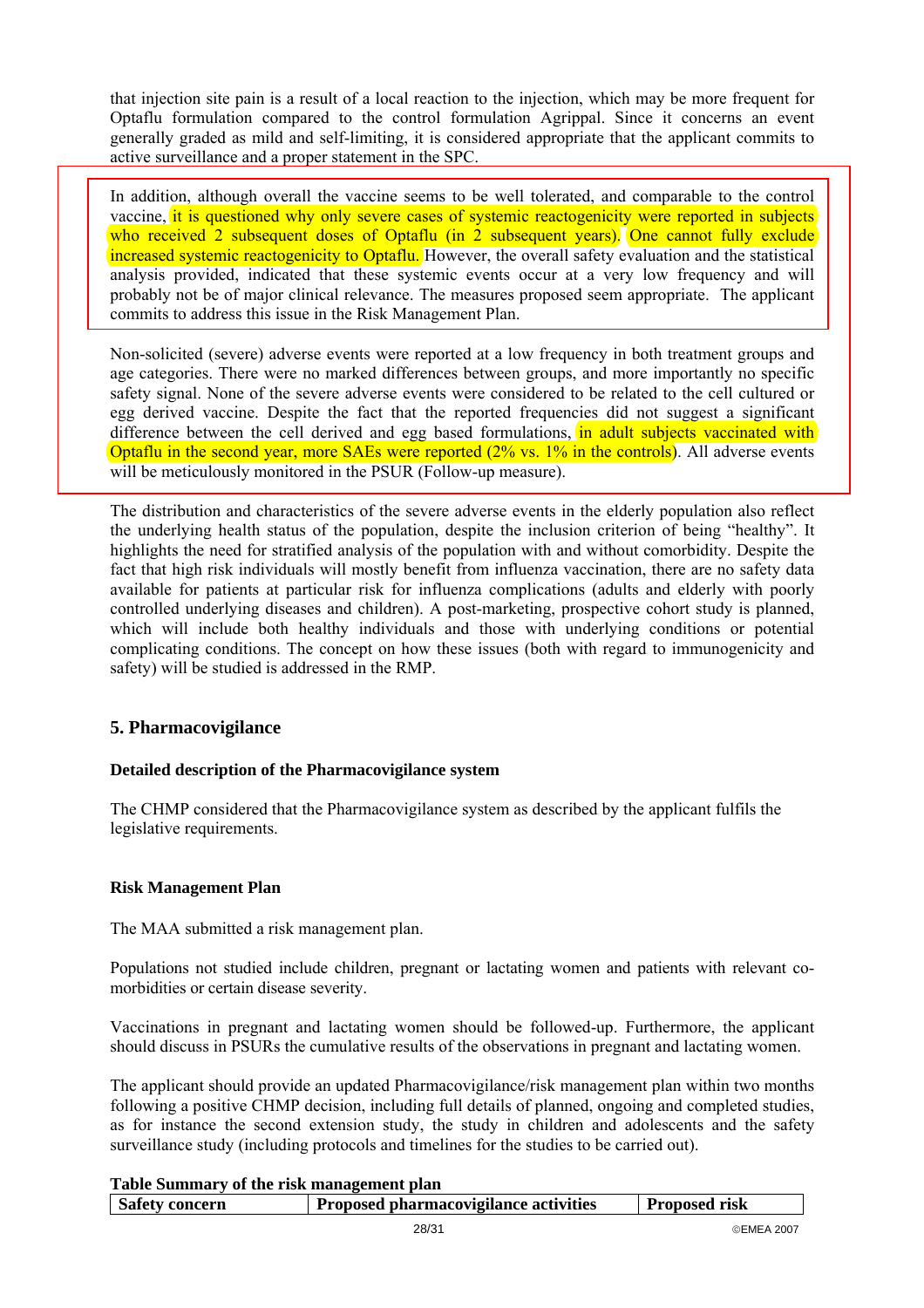|                                                                                        |                                                                                                                                                  | minimisation<br>activities                                         |
|----------------------------------------------------------------------------------------|--------------------------------------------------------------------------------------------------------------------------------------------------|--------------------------------------------------------------------|
| <b>Identified risks</b>                                                                |                                                                                                                                                  |                                                                    |
| Severe systemic reactions<br>associated with repeated<br>dosing                        | Extension study V58P4E2,<br>Routine Pharmacovigilance activities,<br><b>PSURs</b>                                                                | Listed as ADR in<br>section 4.8                                    |
| Increased frequency of<br>injection site pain<br>compared to egg-based<br>flu vaccines | Post-marketing prospective cohort study<br>(V58T24), additional information from other<br>trials, PSURs, Routine Pharmacovigilance<br>activities | Listed as ADR in<br>section 4.8<br>Specific note in<br>section 4.8 |
| <b>Potential risks</b>                                                                 |                                                                                                                                                  |                                                                    |
| Anaphylaxis                                                                            | Routine Pharmacovigilance activities,<br>PSURs, Post-marketing prospective cohort<br>study V58T24                                                | Listed as ADR in<br>section 4.8                                    |
| Transient<br>thrombocytopenia                                                          | Routine Pharmacovigilance activities,<br>PSURs, Post-marketing prospective cohort<br>study V58T24                                                | Listed as ADR in<br>section 4.8                                    |
| Guillain Barré syndrome                                                                | Routine Pharmacovigilance activities, Post-<br>marketing prospective cohort study V58T24,<br><b>PSURs</b>                                        | Listed as ADR in<br>section 4.8                                    |
| Vasculitis                                                                             | Routine Pharmacovigilance activities, Post-<br>marketing prospective cohort study V58T24,<br><b>PSURs</b>                                        | Listed as ADR in<br>section 4.8                                    |
| Encephalomyelitis                                                                      | Routine Pharmacovigilance activities,<br>Post-marketing prospective cohort study<br>V58T24, PSURs                                                | Listed as ADR in<br>section 4.8                                    |
| <b>Missing Information</b>                                                             |                                                                                                                                                  |                                                                    |
| Use in children                                                                        | Routine Pharmacovigilance activities<br>PSURs, clinical trial in children and<br>adolescents (V58P12)                                            | Indication in section<br>4.1                                       |
| Use in pregnant/lactating<br>women                                                     | Routine Pharmacovigilance activities,<br>PSURs (cumulative data)                                                                                 | SPC section 4.6                                                    |
| Concomitant<br>administration of other<br>vaccines                                     | Study arm in extension study V58P4E2,<br>Routine Pharmacovigilance activities                                                                    | SPC section 4.5                                                    |

The CHMP, having considered the data submitted in the application, is of the opinion that no additional risk minimisation activities are required beyond those included in the product information.

## **6. Overall conclusions, risk/benefit assessment and recommendation**

## **Quality**

During the evaluation of Optaflu one major objection was identified concerning the adventitious agents risk. Satisfactory responses have been provided to resolve it. Other minor concerns have been adequately addressed, however, several commitments are made by the applicant and several follow-up measures are defined to provide further information post-approval. In conclusion, all quality issues are resolved.

At the time of CHMP opinion, there were a number of minor unresolved quality issues having no impact on the Risk-benefit balance of the product. The applicant gave a Letter of Undertaking and committed to resolve these as follow-up measures after the opinion, within an agreed timeframe.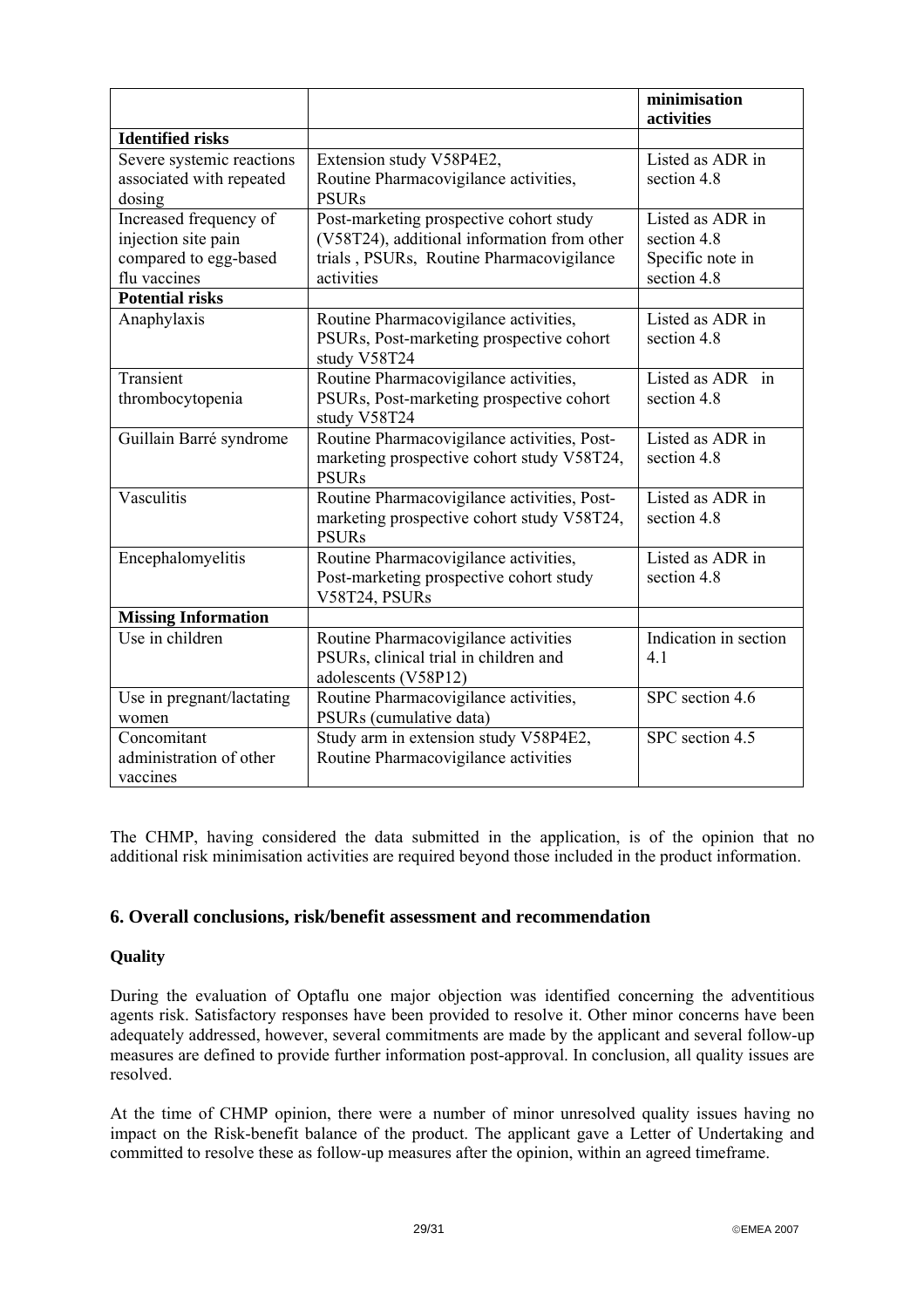## **Non-clinical pharmacology and toxicology**

Regarding the comparability between egg-derived and MDKC derived vaccines, the primary Ferret study (CBI-PCS 007) clearly shows the comparability between the egg-derived Agrippal (used as positive control) and the cell-cultured product Optaflu. No significantly different results were observed in all the parameters analysed when comparing the test and positive control products.

### **Efficacy**

The clinical database to substantiate the immunogenicity of Optaflu includes an appropriate number of vaccinees to address the relevant questions. The consistent use of the same observer blinded randomised design, patient selection, study methods and the follow up period of 6 months allows for an overall analysis of the immunogenicity and safety data.

Overall the studies indicate similar immunogenicity to the egg-based comparator vaccine, although there are still a few remaining follow up measures (FUM). The immunogenicity and safety profile appears to be acceptable, and comparable to the egg-derived control vaccine. From the data presented no new safety issues were identified compared to the current influenza vaccines.

In a agreement with the recommendation laid down in Annex (CPMP/BWP/2490/00) to the "Note for guidance on harmonisation of requirements for influenza vaccines" (CPMP/BWP/214/96), which extends this NfG with specific requirements pertinent to the marketing authorization of influenza vaccines produced in cell culture, the MAA has shown an acceptable immunogenicity (and safety) for Optaflu.

The lack of information in children is an important issue, although at present, the vaccine is claimed for use in adults aged 18 years or older. The applicant is requested to provide details/outlines of paediatric studies and time-lines when these will be carried out.

## **Safety**

From the safety database all the adverse reactions reported in clinical trials have been included in the Summary of Product Characteristics.

Having considered the safety concerns in the risk management plan, the CHMP considered that the proposed activities described in section 3.5 adequately addressed these.

User consultation

A diagnostic readability test (technical readability/traceability/comprehensibility/applicability) including scoring has been performed on the English version of the Patient Information Leaflet (PIL) and from the results it can be concluded that the relevant information is accessible and understandable for the user.

#### **Risk-benefit assessment**

A risk management plan was submitted. The CHMP, having considered the data submitted, was of the opinion that:

- pharmacovigilance activities in addition to the use of routine pharmacovigilance were needed to investigate further some of the safety concerns.
- no additional risk minimisation activities were required beyond those included in the product information.